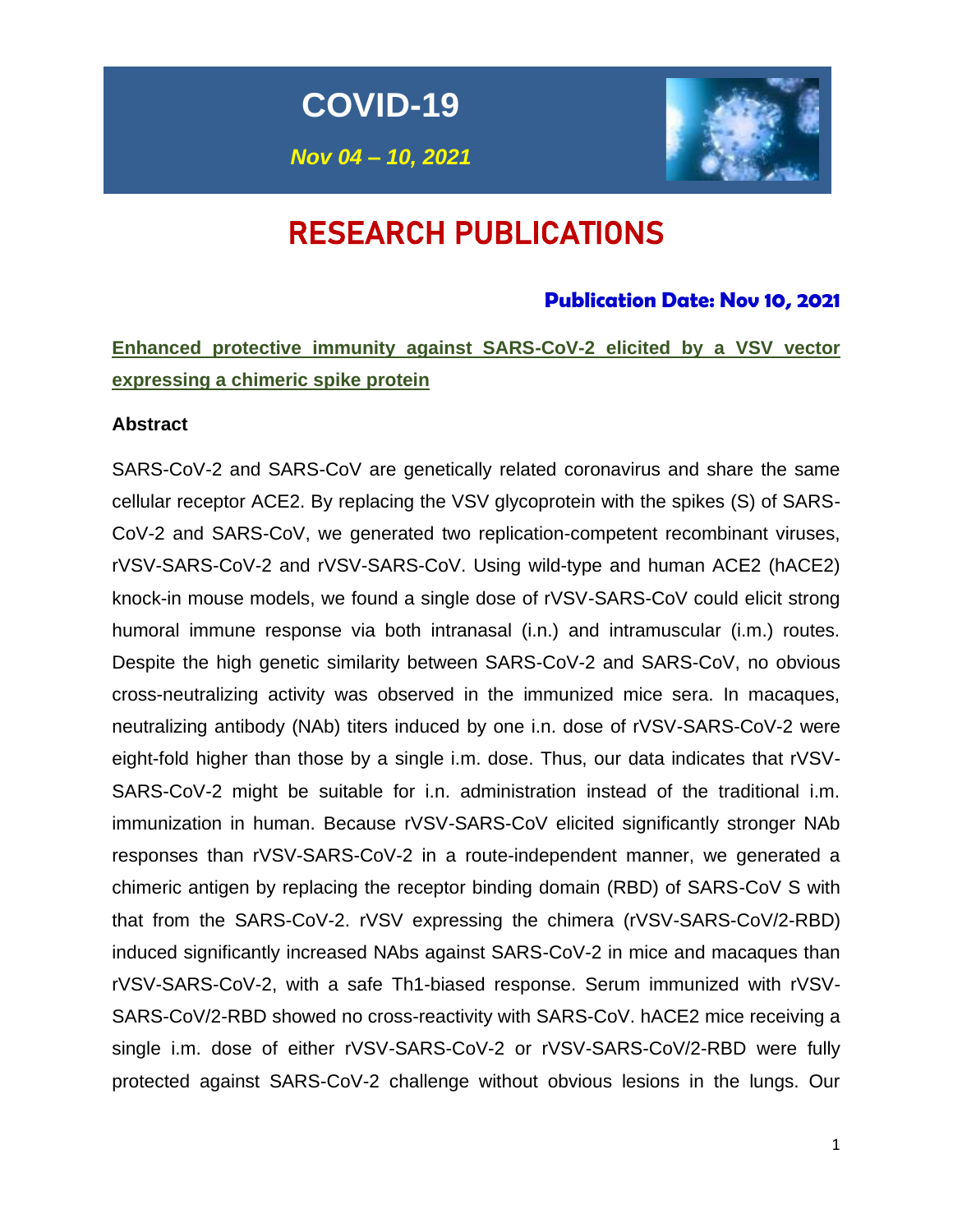results suggest that transplantation of SARS-CoV-2 RBD into the S protein of SARS-CoV might be a promising antigen design for COVID-19 vaccines.

# **Reference**

https://www.nature.com/articles/s41392-021-00797-9

# **Infection control in the intensive care unit: expert consensus statements for SARS-CoV-2 using a Delphi method**

## **Abstract**

During the current COVID-19 pandemic, health-care workers and uninfected patients in intensive care units (ICUs) are at risk of being infected with SARS-CoV-2 as a result of transmission from infected patients and health-care workers. In the absence of highquality evidence on the transmission of SARS-CoV-2, clinical practice of infection control and prevention in ICUs varies widely. Using a Delphi process, international experts in intensive care, infectious diseases, and infection control developed consensus statements on infection control for SARS-CoV-2 in an ICU. Consensus was achieved for 31 (94%) of 33 statements, from which 25 clinical practice statements were issued. These statements include guidance on ICU design and engineering, health-care worker safety, visiting policy, personal protective equipment, patients and procedures, disinfection, and sterilisation. Consensus was not reached on optimal return to work criteria for health-care workers who were infected with SARS-CoV-2 or the acceptable disinfection strategy for heat-sensitive instruments used for airway management of patients with SARS-CoV-2 infection. Well designed studies are needed to assess the effects of these practice statements and address the remaining uncertainties.

## **Reference**

https://www.thelancet.com/journals/laninf/article/PIIS1473-3099(21)00626-5/fulltext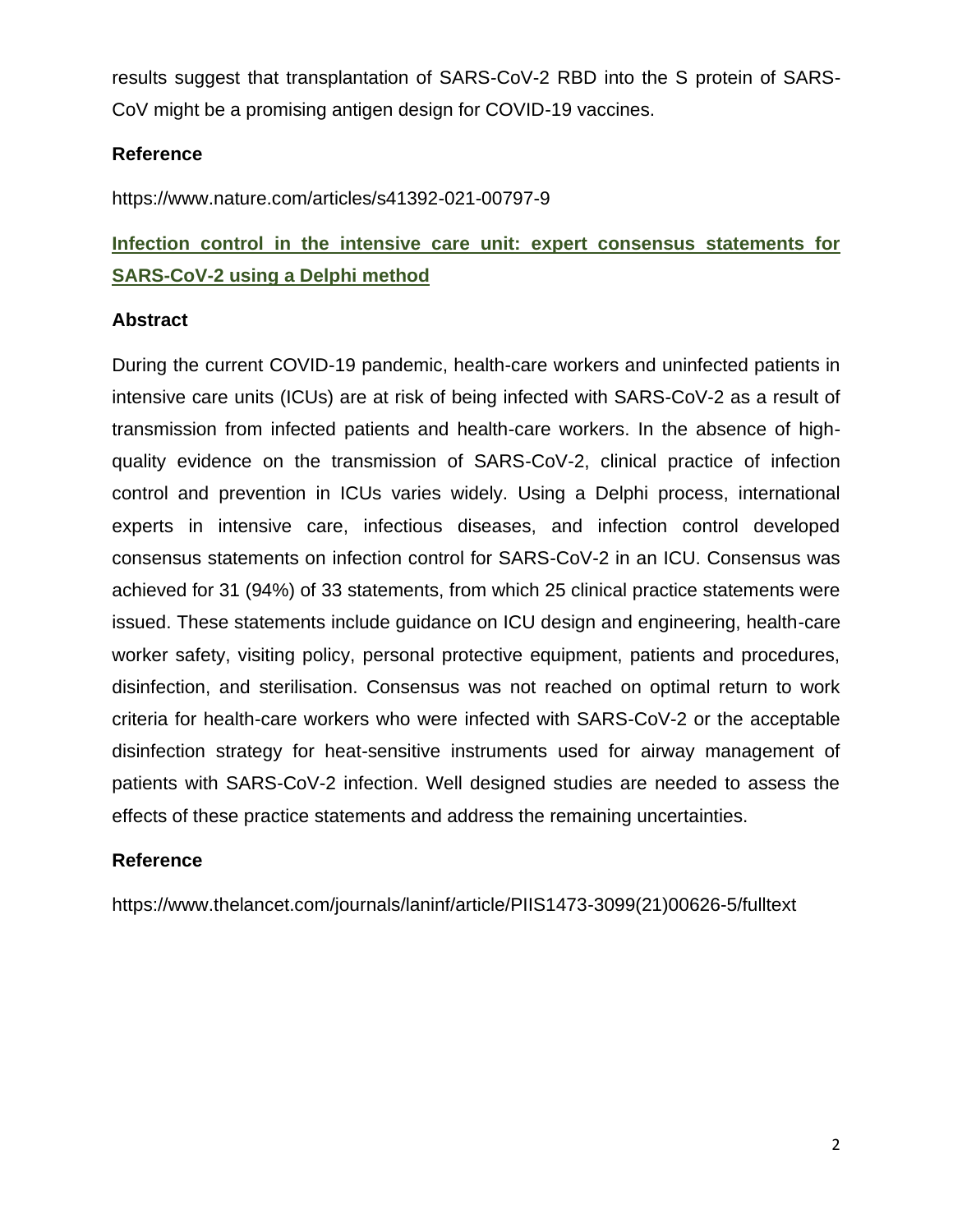# **Clinical outcomes of hypertensive patients with COVID-19 receiving calcium channel blockers: A systematic review and meta-analysis**

# **Abstract**

It was aimed to perform a systematic review and meta-analysis to determine the overall effect of the preadmission/prediagnosis use of calcium channel blockers (CCBs) on the clinical outcomes in hypertensive patients with COVID-19. A systematic literature search with no language restriction was conducted in electronic databases in July 2021 to identify eligible studies. A random-effects model was used to estimate the pooled summary measure for outcomes of interest with the preadmission/prediagnosis use of CCBs relative to the nonuse of CCBs at 95% confidence intervals (CIs). The metaanalysis revealed a significant reduction in the odds of all-cause mortality with the preadmission/prediagnosis use of CCBs relative to the nonuse of CCBs (pooled OR = 0.65; 95% CI 0.49–0.86) and a significant reduction in the odds of severe illness with preadmission/prediagnosis use of CCBs relative to the nonuse of CCBs (pooled OR = 0.61; 95% CI 0.44–0.84), and is associated with adequate evidence to reject the model hypothesis of 'no significant difference' at the current sample size. The potential protective effects offered by CCBs in hypertensive patients with COVID-19 merit largescale prospective investigations.

## **Reference**

https://www.nature.com/articles/s41440-021-00786-z

# **Humoral and cellular immunogenicity to a second dose of COVID-19 vaccine BNT162b2 in people receiving methotrexate or targeted immunosuppression: A longitudinal cohort study**

## **Abstract**

*Background*: COVID-19 vaccines have robust immunogenicity in the general population. However, data for individuals with immune-mediated inflammatory diseases who are taking immunosuppressants remains scarce. Our previously published cohort study showed that methotrexate, but not targeted biologics, impaired functional humoral immunity to a single dose of COVID-19 vaccine BNT162b2 (Pfizer-BioNTech), whereas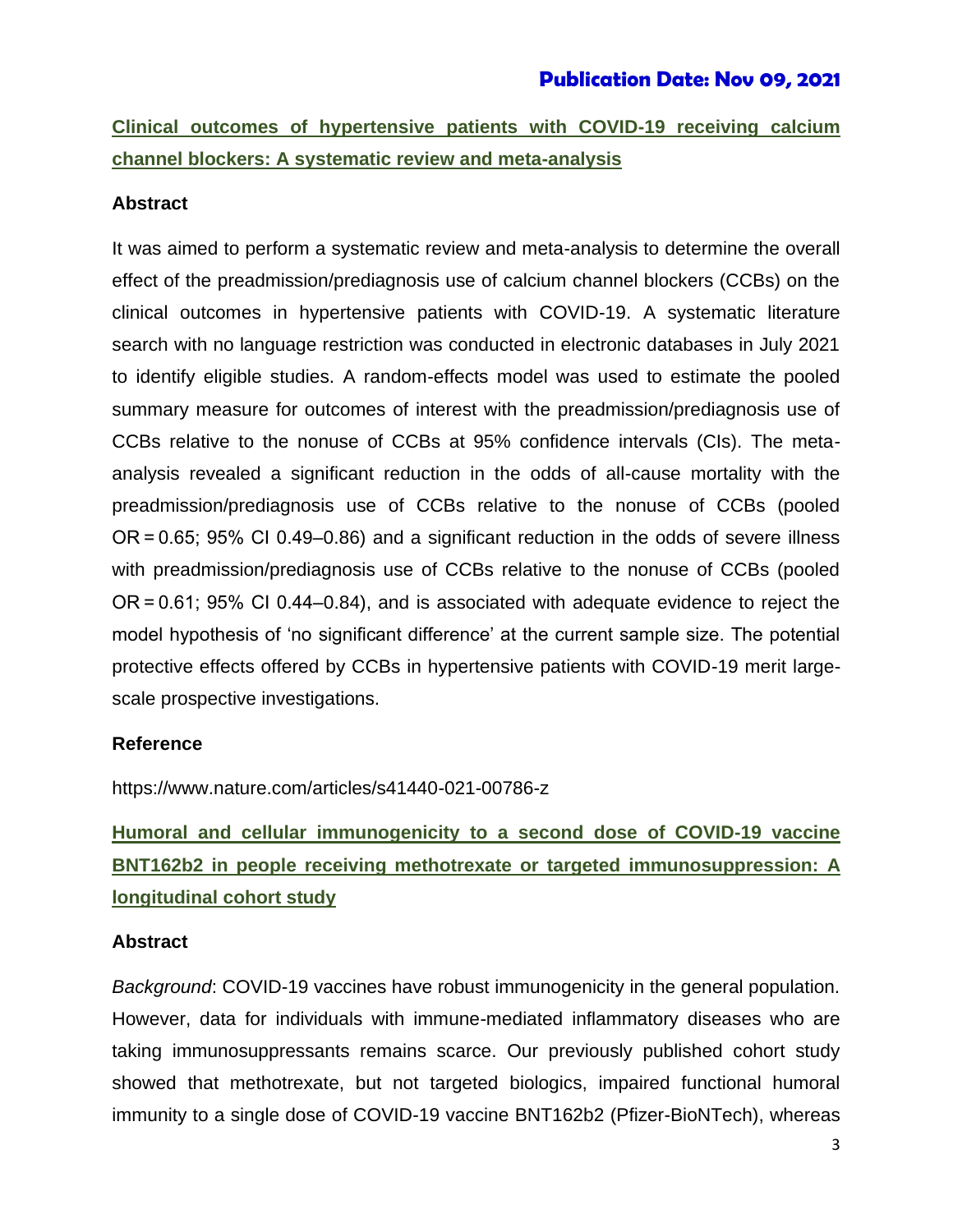cellular responses were similar. Here, we aimed to assess immune responses following the second dose.

*Methods*: In this longitudinal cohort study, we recruited individuals with psoriasis who were receiving methotrexate or targeted biological monotherapy (ie, tumour necrosis factor [TNF] inhibitors, interleukin [IL]-17 inhibitors, or IL-23 inhibitors) from a specialist psoriasis centre serving London and South-East England. The healthy control cohort were volunteers without psoriasis, not receiving immunosuppression. Immunogenicity was evaluated immediately before, on day 28 after the first BNT162b2 vaccination and on day 14 after the second dose (administered according to an extended interval regimen). Here, we report immune responses following the second dose. The primary outcomes were humoral immunity to the SARS-CoV-2 spike glycoprotein, defined as titres of total spike-specific IgG and of neutralising antibody to wild-type, alpha (B.1.1.7), and delta (B.1.617.2) SARS-CoV-2 variants, and cellular immunity defined as spikespecific T-cell responses (including numbers of cells producing interferon-γ, IL-2, IL-21).

*Findings*: Between Jan 14 and April 4, 2021, 121 individuals were recruited, and data were available for 82 participants after the second vaccination. The study population included patients with psoriasis receiving methotrexate (n=14), TNF inhibitors (n=19), IL-17 inhibitors (n=14), IL-23 inhibitors (n=20), and 15 healthy controls, who had received both vaccine doses. The median age of the study population was 44 years (IQR 33–52), with 43 (52%) males and 71 (87%) participants of White ethnicity. All participants had detectable spike-specific antibodies following the second dose, and all groups (methotrexate, targeted biologics, and healthy controls) demonstrated similar neutralising antibody titres against wild-type, alpha, and delta variants. By contrast, a lower proportion of participants on methotrexate (eight [62%] of 13, 95% CI 32–86) and targeted biologics (37 [74%] of 50, 60–85; p=0·38) had detectable T-cell responses following the second vaccine dose, compared with controls (14 [100%] of 14, 77–100; p=0·022). There was no difference in the magnitude of T-cell responses between patients receiving methotrexate (median cytokine-secreting cells per 106 cells 160 [IQR 10–625]), targeted biologics (169 [25–503], p=0·56), and controls (185 [133–328],  $p=0.41$ ).

*Interpretation*: Functional humoral immunity (ie, neutralising antibody responses) at 14 days following a second dose of BNT162b2 was not impaired by methotrexate or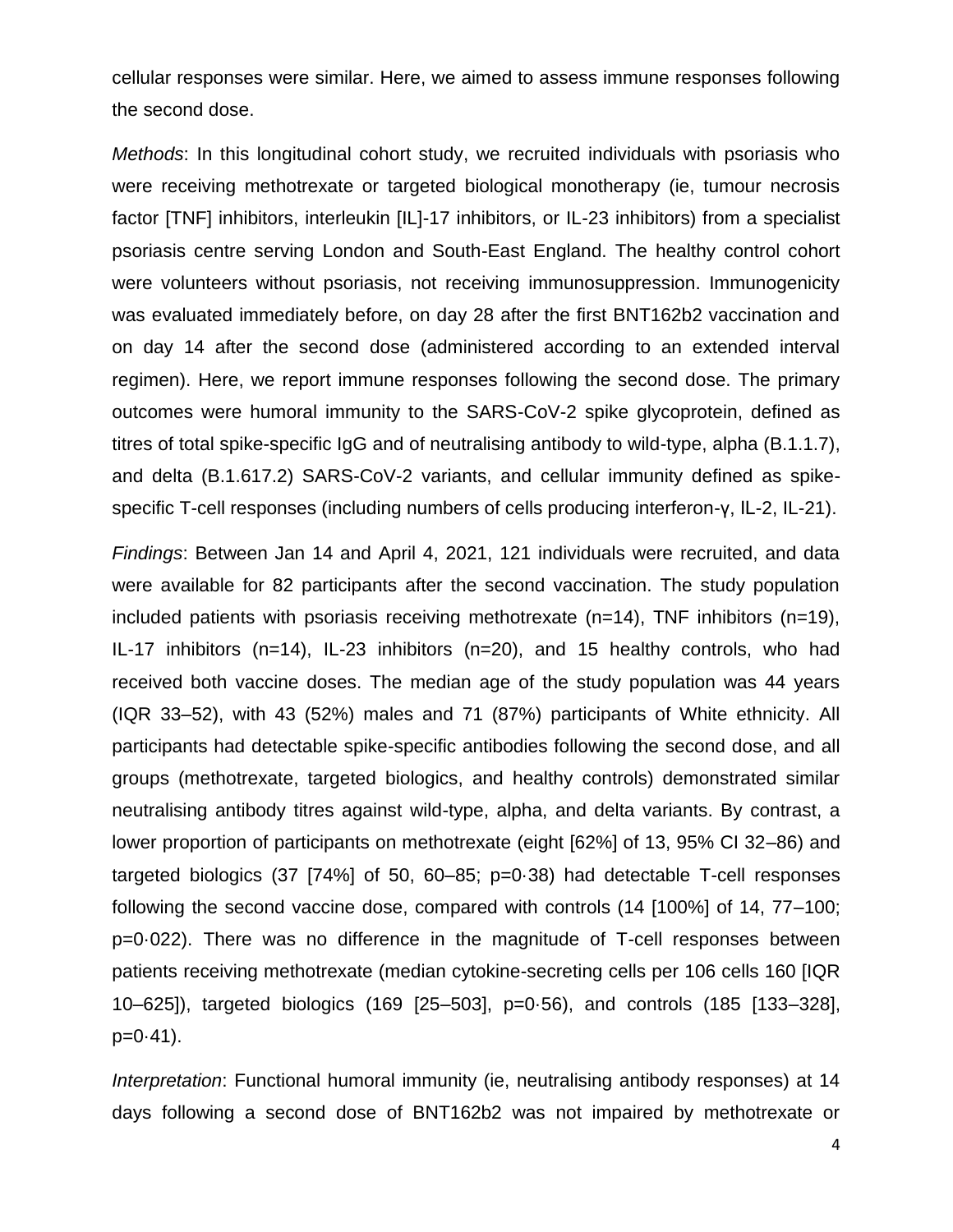targeted biologics. A proportion of patients on immunosuppression did not have detectable T-cell responses following the second dose. The longevity of vaccine-elicited antibody responses is unknown in this population.

## **Reference**

https://www.thelancet.com/journals/lanrhe/article/PIIS2665-9913(21)00333-7/fulltext

**mRNA-1273 COVID-19 vaccination in patients receiving chemotherapy, immunotherapy, or chemoimmunotherapy for solid tumours: A prospective, multicentre, non-inferiority trial**

# **Abstract**

*Background*: Patients with cancer have an increased risk of complications from SARS-CoV-2 infection. Vaccination to prevent COVID-19 is recommended, but data on the immunogenicity and safety of COVID-19 vaccines for patients with solid tumours receiving systemic cancer treatment are scarce. Therefore, we aimed to assess the impact of immunotherapy, chemotherapy, and chemoimmunotherapy on the immunogenicity and safety of the mRNA-1273 (Moderna Biotech, Madrid, Spain) COVID-19 vaccine as part of the Vaccination Against COVID in Cancer (VOICE) trial.

*Methods*: This prospective, multicentre, non-inferiority trial was done across three centres in the Netherlands. Individuals aged 18 years or older with a life expectancy of more than 12 months were enrolled into four cohorts: individuals without cancer (cohort A [control cohort]), and patients with solid tumours, regardless of stage and histology, treated with immunotherapy (cohort B), chemotherapy (cohort C), or chemoimmunotherapy (cohort D). Participants received two mRNA-1273 vaccinations of 100 μg in 0·5 mL intramuscularly, 28 days apart. The primary endpoint, analysed per protocol (excluding patients with a positive baseline sample [>10 binding antibody units (BAU)/mL], indicating previous SARS-CoV-2 infection), was defined as the SARS-CoV-2 spike S1-specific IgG serum antibody response (ie, SARS-CoV-2-binding antibody concentration of >10 BAU/mL) 28 days after the second vaccination. For the primary endpoint analysis, a non-inferiority design with a margin of 10% was used. We also assessed adverse events in all patients who received at least one vaccination, and recorded solicited adverse events in participants who received at least one vaccination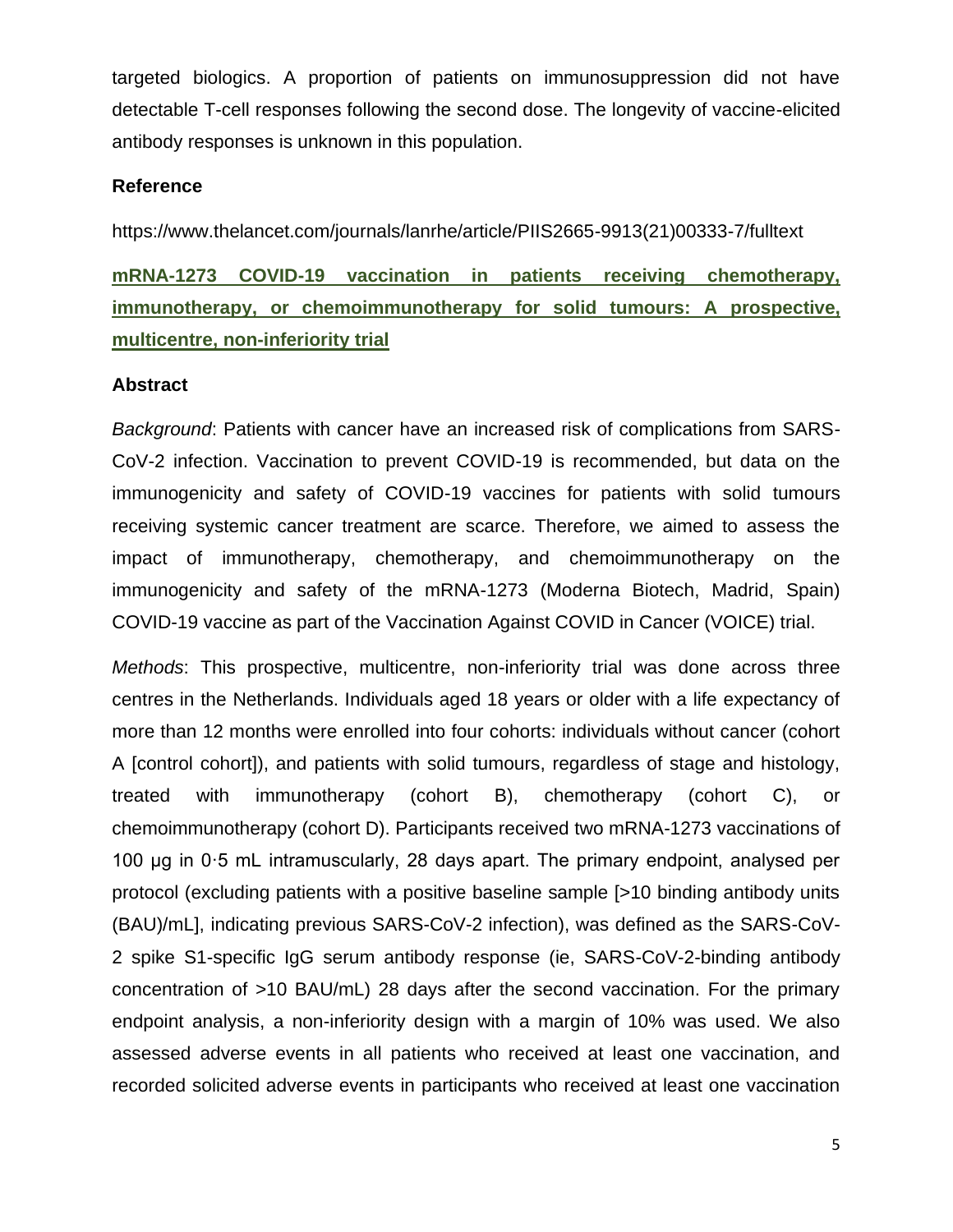but excluding those who already had seroconversion (>10 BAU/mL) at baseline. This study is ongoing and is registered with ClinicalTrials.gov, NCT04715438.

*Findings*: Between Feb 17 and March 12, 2021, 791 participants were enrolled and followed up for a median of 122 days (IQR 118 to 128). A SARS-CoV-2-binding antibody response was found in 240 (100%; 95% CI 98 to 100) of 240 evaluable participants in cohort A, 130 (99%; 96 to >99) of 131 evaluable patients in cohort B, 223 (97%; 94 to 99) of 229 evaluable patients in cohort C, and 143 (100%; 97 to 100) of 143 evaluable patients in cohort D. The SARS-CoV-2-binding antibody response in each patient cohort was non-inferior compared with cohort A. No new safety signals were observed. Grade 3 or worse serious adverse events occurred in no participants in cohort A, three (2%) of 137 patients in cohort B, six (2%) of 244 patients in cohort C, and one (1%) of 163 patients in cohort D, with four events (two of fever, and one each of diarrhoea and febrile neutropenia) potentially related to the vaccination. There were no vaccine-related deaths.

*Interpretation*: Most patients with cancer develop, while receiving chemotherapy, immunotherapy, or both for a solid tumour, an adequate antibody response to vaccination with the mRNA-1273 COVID-19 vaccine. The vaccine is also safe in these patients. The minority of patients with an inadequate response after two vaccinations might benefit from a third vaccination.

#### **Reference**

https://www.thelancet.com/journals/lanonc/article/PIIS1470-2045(21)00574-X/fulltext

**T-cell and antibody responses to first BNT162b2 vaccine dose in previously infected and SARS-CoV-2-naive UK health-care workers: A multicentre prospective cohort study**

#### **Abstract**

*Background*: Previous infection with SARS-CoV-2 affects the immune response to the first dose of the SARS-CoV-2 vaccine. We aimed to compare SARS-CoV-2-specific Tcell and antibody responses in health-care workers with and without previous SARS-CoV-2 infection following a single dose of the BNT162b2 (tozinameran; Pfizer– BioNTech) mRNA vaccine.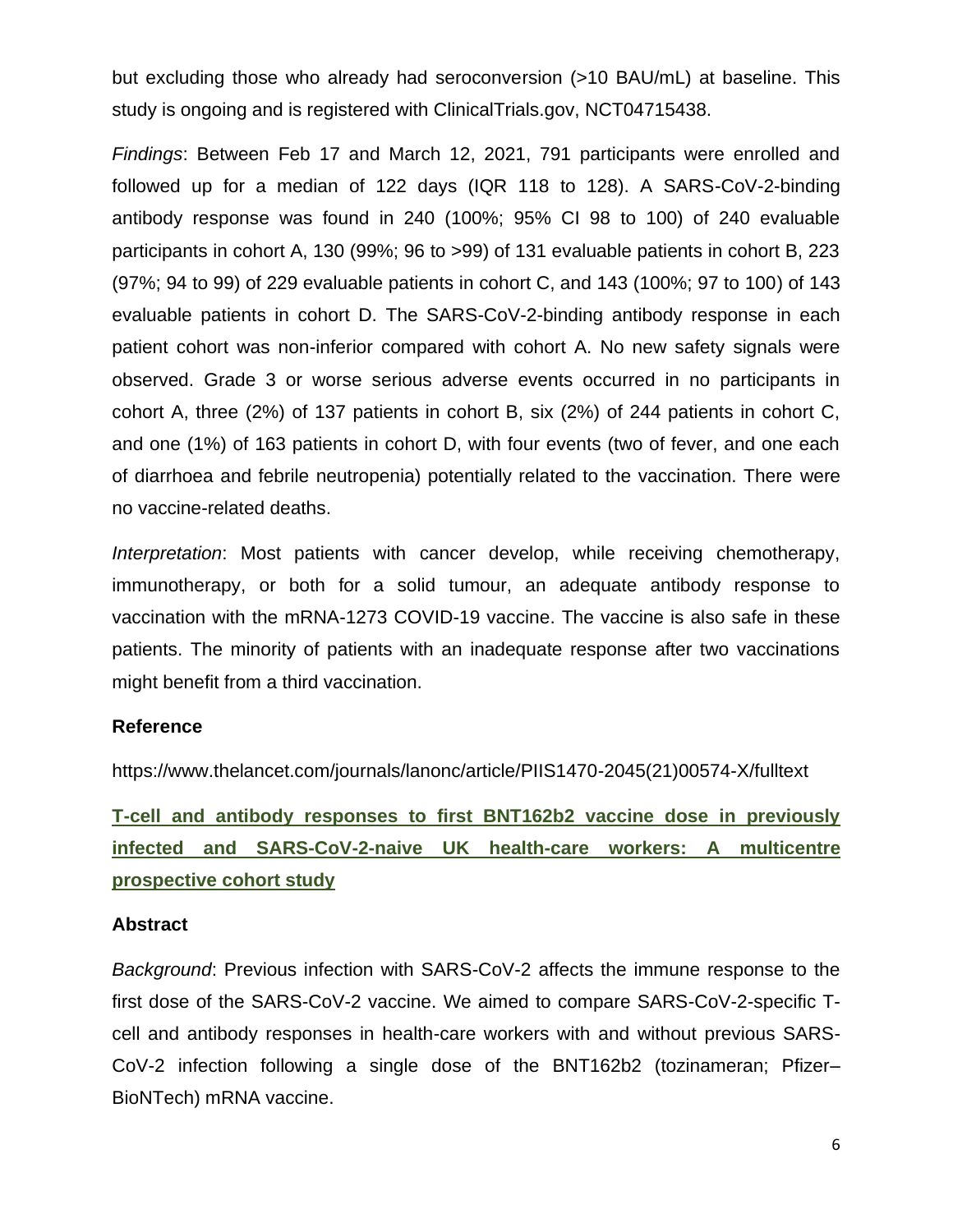*Methods*: Health-care workers enrolled in the PITCH study were sampled across four hospital sites in the UK (Oxford, Liverpool, Newcastle, and Sheffield). All health-care workers aged 18 years or older consenting to participate in this prospective cohort study were included, with no exclusion criteria applied. Blood samples were collected where possible before vaccination and 28  $(\pm 7)$  days following one or two doses (given 3–4 weeks apart) of the BNT162b2 vaccine. Previous infection was determined by a documented SARS-CoV-2-positive RT-PCR result or the presence of positive anti-SARS-CoV-2 nucleocapsid antibodies. We measured spike-specific IgG antibodies and quantified T-cell responses by interferon-γ enzyme-linked immunospot assay in all participants where samples were available at the time of analysis, comparing SARS-CoV-2-naive individuals to those with previous infection.

*Findings*: Between Dec 9, 2020, and Feb 9, 2021, 119 SARS-CoV-2-naive and 145 previously infected health-care workers received one dose, and 25 SARS-CoV-2-naive health-care workers received two doses, of the BNT162b2 vaccine. In previously infected health-care workers, the median time from previous infection to vaccination was 268 days (IQR 232–285). At 28 days (IQR 27–33) after a single dose, the spikespecific T-cell response measured in fresh peripheral blood mononuclear cells (PBMCs) was higher in previously infected (n=76) than in infection-naive (n=45) health-care workers (median 284 [IQR 150–461] vs 55 [IQR 24–132] spot-forming units [SFUs] per 106 PBMCs; p<0·0001). With cryopreserved PBMCs, the T-cell response in previously infected individuals (n=52) after one vaccine dose was equivalent to that of infectionnaive individuals (n=19) after receiving two vaccine doses (median 152 [IQR 119–275] vs 162 [104–258] SFUs/106 PBMCs; p=1·00). Anti-spike IgG antibody responses following a single dose in 142 previously infected health-care workers (median 270 373 [IQR 203 461–535 188] antibody units [AU] per mL) were higher than in 111 infectionnaive health-care workers following one dose (35 001 [17 099–55 341] AU/mL; p<0·0001) and higher than in 25 infection-naive individuals given two doses (180 904 [108 221–242 467] AU/mL; p<0·0001).

*Interpretation*: A single dose of the BNT162b2 vaccine is likely to provide greater protection against SARS-CoV-2 infection in individuals with previous SARS-CoV-2 infection, than in SARS-CoV-2-naive individuals, including against variants of concern. Future studies should determine the additional benefit of a second dose on the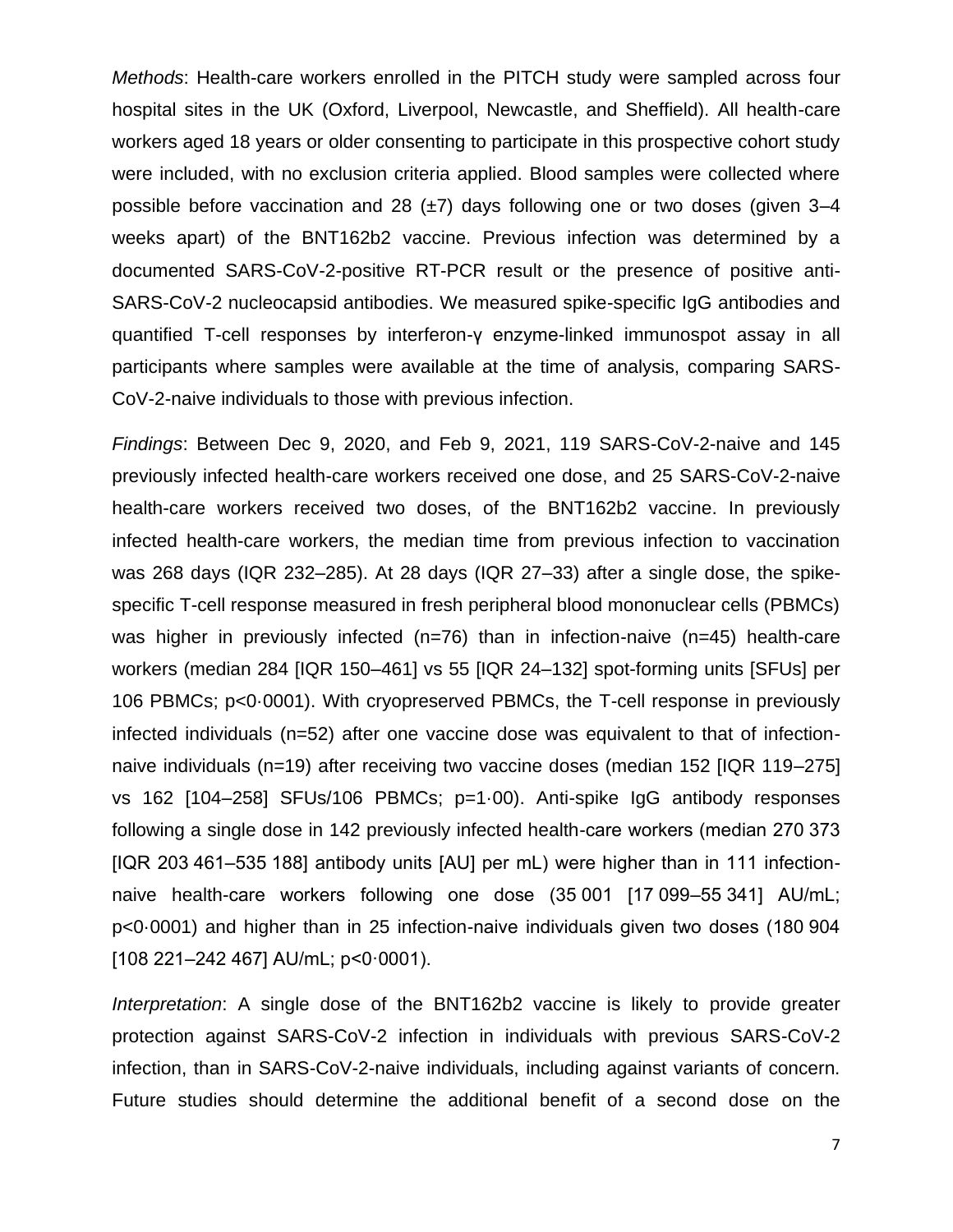magnitude and durability of immune responses in individuals vaccinated following infection, alongside evaluation of the impact of extending the interval between vaccine doses.

# **Reference**

https://www.thelancet.com/journals/lanmic/article/PIIS2666-5247(21)00275-5/fulltext

# **Molecular basis of immune evasion by the Delta and Kappa SARS-CoV-2 variants**

# **Abstract**

Severe acute respiratory syndrome coronavirus 2 (SARS-CoV-2) transmission leads to the emergence of variants, including the B.1.617.2 (Delta) variant of concern which is causing a new wave of infections and has become globally dominant. We show that these variants dampen the in vitro potency of vaccine-elicited serum neutralizing antibodies and provide a structural framework for describing their immune evasion. Mutations in the B.1.617.1 (Kappa) and B.1.617.2 (Delta) spike glycoproteins abrogate recognition by several monoclonal antibodies via alteration of key antigenic sites, including remodeling of the B.1.617.2 (Delta) N-terminal domain. The ACE2 binding affinities of the B.1.617.1 (Kappa) and B.1.617.2 (Delta) receptor-binding domains are comparable to the Wuhan-Hu-1 isolate whereas B.1.617.2+ (Delta+) exhibits markedly reduced affinity.

# **Reference**

https://www.science.org/doi/10.1126/science.abl8506

# **A regulatory T cell signature distinguishes the immune landscape of COVID-19 patients from those with other respiratory infections**

# **Abstract**

Despite recent studies of immunity to severe acute respiratory syndrome coronavirus 2 (SARS-CoV-2), little is known about how the immune response against SARS-CoV-2 differs from other respiratory infections. The immune signature was compared from hospitalized SARS-CoV-2–infected patients to patients hospitalized prepandemic with influenza or respiratory syncytial virus (RSV). These in-depth profiling indicates that the immune landscape in SARS-CoV-2 patients is largely similar to flu or RSV patients.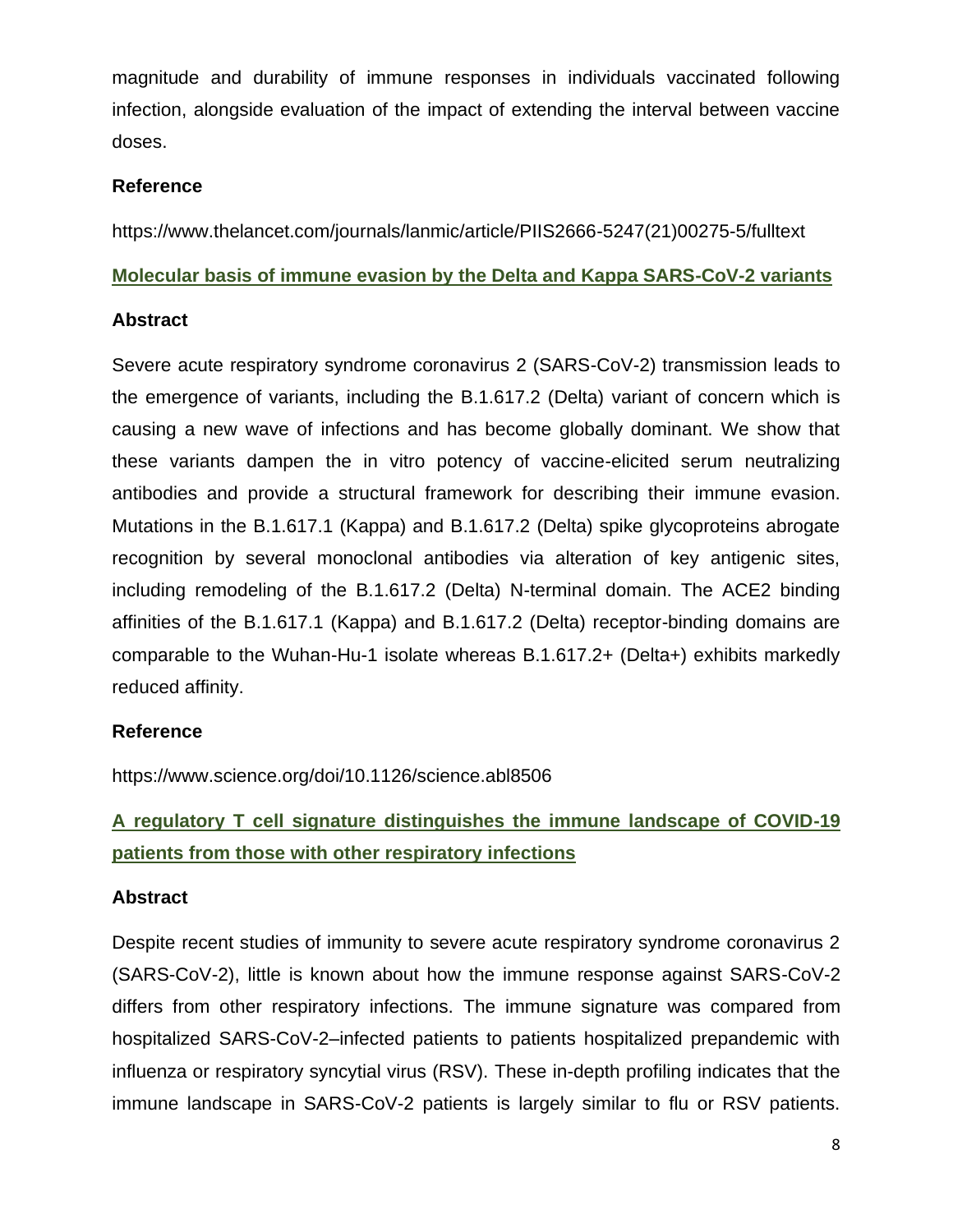Unique to patients infected with SARS-CoV-2 who had the most critical clinical disease were changes in the regulatory T cell (Treg) compartment. A Treg signature including increased frequency, activation status, and migration markers was correlated COVID-19 severity. These findings are relevant as Tregs are considered for therapy to combat the severe inflammation seen in COVID-19 patients. Likewise, having defined the overlapping immune landscapes in SARS-CoV-2, existing knowledge of flu and RSV infections could be leveraged to identify common treatment strategies.

#### **Reference**

#### <https://www.science.org/doi/10.1126/sciadv.abj0274>

# **Elevated fecal and serum calprotectin in COVID-19 are not consistent with gastrointestinal symptoms**

#### **Abstract**

Intestinal epithelial cell damage caused by SARS-CoV-2 infection was thought to be associated with gastrointestinal symptoms and decreased fecal consistency. The association of the gastrointestinal symptoms with the COVID-19-mediated inflammatory response triggered by the gastrointestinal immune system was investigated in this paper. Intestinal inflammation marker fecal calprotectin along with serum calprotectin and other inflammatory markers were measured in COVID-19 cases with and without GI manifestations as well as healthy individuals. Analyses were performed to compare COVID-19 patient subgroups and healthy controls and examine the relationship between fecal and serum calprotectin levels with gastrointestinal symptoms and disease severity. COVID-19 patients (n = 70) were found to have markedly elevated median levels of fecal (124.3 vs. 25.0 µg/g; P < 0/0001) and serum calprotectin (3500 vs. 1060 ng/mL; P < 0/0001) compared with uninfected controls. Fecal and serum calprotectin levels were not significantly different between COVID-19 patients who displayed GI symptoms and those who did not. Compared with other acute phase markers, both fecal and serum calprotectin were superior in identifying COVID-19 patients who progressed to severe illness. Although the progression of COVID-19 disease is marked by an elevation of fecal and serum calprotectin, gastrointestinal symptoms or diarrhea were not correlated with calprotectin increase level.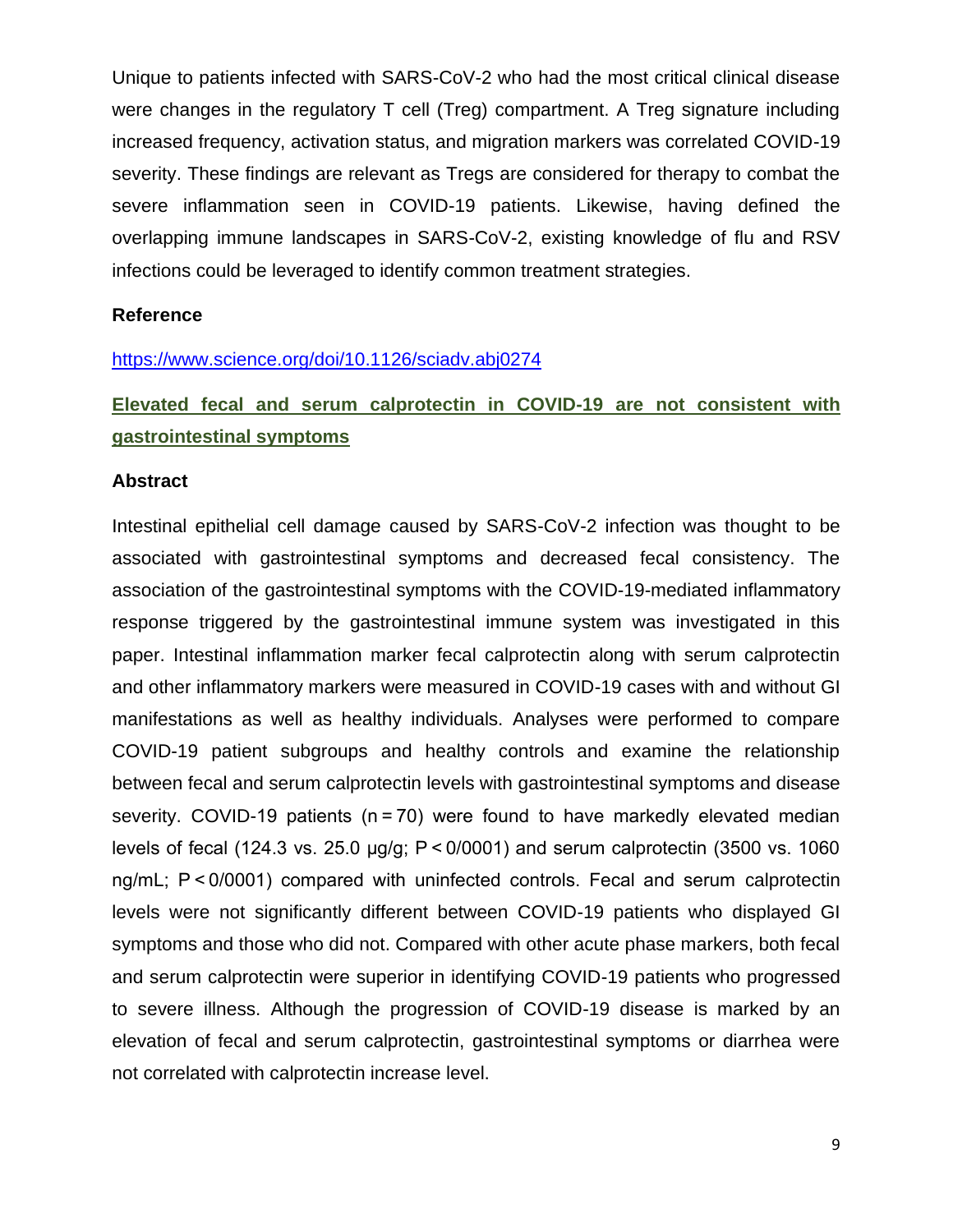### **Reference**

https://www.nature.com/articles/s41598-021-01231-4

# **Publication Date: Nov 08, 2021**

#### **Stem cell-based therapy for COVID-19 and ARDS: A systematic review**

#### **Abstract**

Despite global efforts to establish effective interventions for coronavirus disease 2019 (COVID-19) and its major complications, such as acute respiratory distress syndrome (ARDS), the treatment remains mainly supportive. Hence, identifying an effective and safe therapy for severe COVID-19 is critical for saving lives. A significant number of cellbased therapies have been through clinical investigation. In this study, a systematic review of clinical studies was performed for investigating different types of stem cells as treatments for COVID-19 and ARDS to evaluate the safety and potential efficacy of cell therapy. The literature search was performed using PubMed, Embase, and Scopus. Among the 29 studies, there were eight case reports, five Phase I clinical trials, four pilot studies, two Phase II clinical trials, one cohort, and one case series. Among the clinical studies, 21 studies used cell therapy to treat COVID-19, while eight studies investigated cell therapy as a treatment for ARDS. Most of these (75%) used mesenchymal stem cells (MSCs) to treat COVID-19 and ARDS. Findings from the analyzed articles indicate a positive impact of stem cell therapy on crucial immunological and inflammatory processes that lead to lung injury in COVID-19 and ARDS patients. Additionally, among the studies, there were no reported deaths causally linked to cell therapy. In addition to standard care treatments concerning COVID-19 management, there has been supportive evidence towards adjuvant therapies to reduce mortality rates and improve recovery of care treatment. Therefore, MSCs treatment could be considered a potential candidate for adjuvant therapy in moderate-to-severe COVID-19 cases and compassionate use.

## **Reference**

https://www.nature.com/articles/s41536-021-00181-9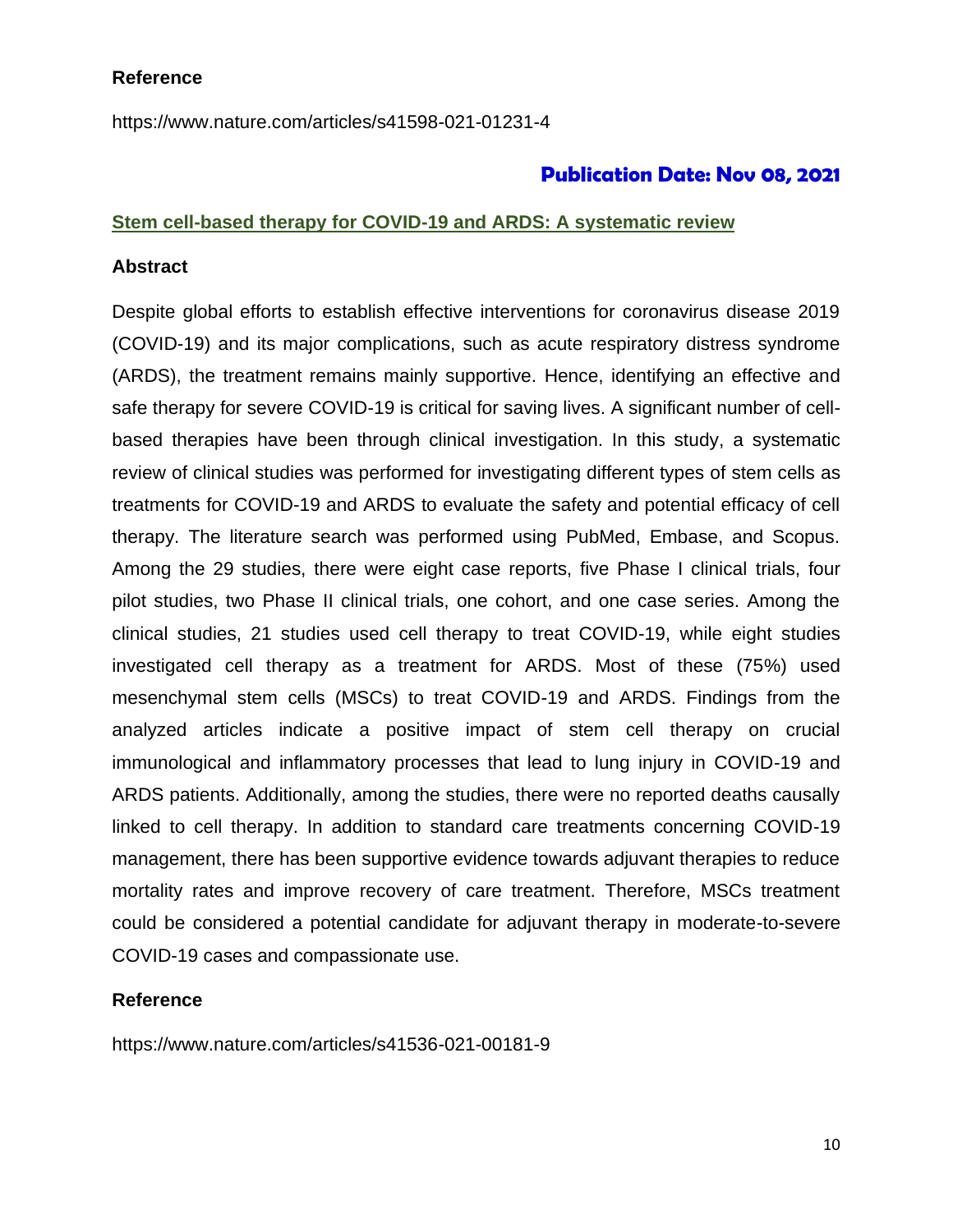**Cross-reactivity of antibodies from non-hospitalized COVID-19 positive individuals against the native, B.1.351, B.1.617.2, and P.1 SARS-CoV-2 spike proteins**

#### **Abstract**

SARS-CoV-2 variants of concern (VOCs) have emerged worldwide, with implications on the spread of the pandemic. Characterizing the cross-reactivity of antibodies against these VOCs is necessary to understand the humoral response of non-hospitalized individuals previously infected with SARS-CoV-2, a population that remains understudied. Thirty-two SARS-CoV-2-positive (PCR-confirmed) and non-hospitalized Canadian adults were enrolled 14–21 days post-diagnosis in 2020, before the emergence of the B.1.351 (also known as Beta), B.1.617.2 (Delta) and P.1 (Gamma) VOCs. Sera were collected 4 and 16 weeks post-diagnosis. Antibody levels and pseudo-neutralization of the ectodomain of SARS-CoV-2 spike protein/human ACE-2 receptor interaction were analyzed with native, B.1.351, B.1.617.2 and P.1 variant spike proteins. Despite a lower response observed for the variant spike proteins, we report evidence of a sustained humoral response against native, B.1.351, B.1.617.2 and P.1 variant spike proteins among non-hospitalized Canadian adults. Furthermore, this response inhibited the interaction between the spike proteins from the different VOCs and ACE-2 receptor for  $\geq 16$  weeks post-diagnosis, except for individuals aged 18–49 years who showed no inhibition of the interaction between B.1.617.1 or B.1.617.2 spike and ACE-2. Interestingly, the affinity (KD) measured between the spike proteins (native, B.1.351, B.1.617.2 and P.1) and antibodies elicited in sera of infected and vaccinated (BNT162b2 and ChAdOx1 nCoV-19) individuals was invariant. Relative to sera from vaccine-naïve (and previously infected) individuals, sera from vaccinated individuals had higher antibody levels (as measured with label-free SPR) and more efficiently inhibited the spike–ACE-2 interactions, even among individuals aged 18–49 years, showing the effectiveness of vaccination.

## **Reference**

<https://www.nature.com/articles/s41598-021-00844-z>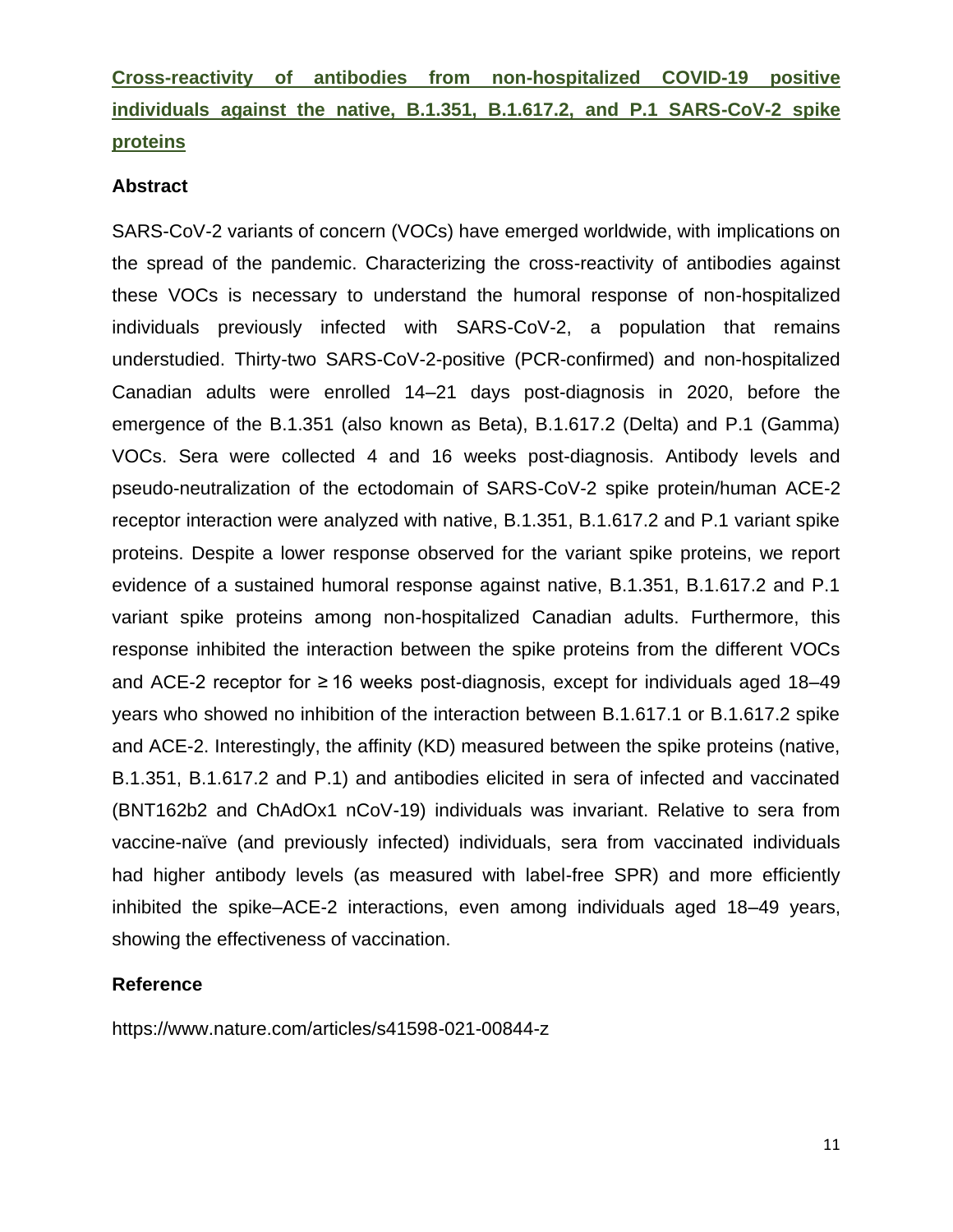# **D-Dimer, disease severity, and deaths (3D-study) in patients with COVID-19: A systematic review and meta-analysis of 100 studies**

# **Abstract**

Hypercoagulability and the need for prioritizing coagulation markers for prognostic abilities have been highlighted in COVID-19. We aimed to quantify the associations of D-dimer with disease progression in patients with COVID-19. This systematic review and meta-analysis was registered with PROSPERO, CRD42020186661.We included 113 studies in our systematic review, of which 100 records (n = 38,310) with D-dimer data) were considered for meta-analysis. Across 68 unadjusted (n = 26,960) and 39 adjusted studies (n = 15,653) reporting initial D-dimer, a significant association was found in patients with higher D-dimer for the risk of overall disease progression (unadjusted odds ratio (uOR) 3.15; adjusted odds ratio (aOR) 1.64). The time-to-event outcomes were pooled across 19 unadjusted (n = 9743) and 21 adjusted studies (n = 13,287); a strong association was found in patients with higher D-dimers for the risk of overall disease progression (unadjusted hazard ratio (uHR) 1.41; adjusted hazard ratio (aHR) 1.10). The prognostic use of higher D-dimer was found to be promising for predicting overall disease progression (studies 68, area under curve 0.75) in COVID-19. This study showed that higher D-dimer levels provide prognostic information useful for clinicians to early assess COVID-19 patients at risk for disease progression and mortality outcomes. This study, recommends rapid assessment of D-dimer for predicting adverse outcomes in COVID-19.

## **Reference**

Http://www.nature.com/articles/s41598-021-01462-5

# **Single-cell immunophenotyping of the fetal immune response to maternal SARS-CoV-2 infection in late gestation**

## **Abstract**

*Background*: During the COVID-19 pandemic, thousands of pregnant women have been infected with severe acute respiratory syndrome coronavirus 2 (SARS-CoV-2). The implications of maternal SARS-CoV-2 infection on fetal and childhood well-being need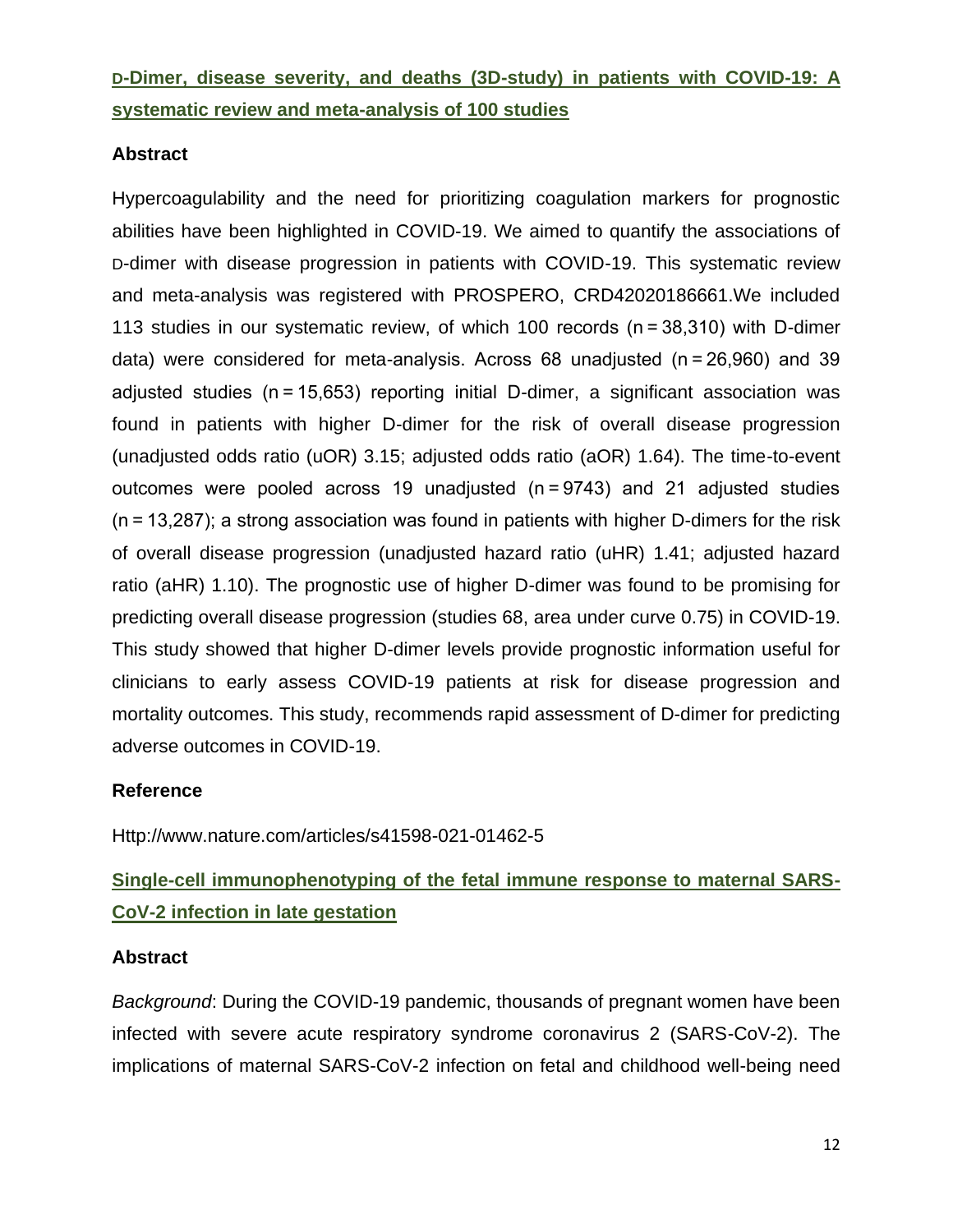to be characterized. We aimed to characterize the fetal immune response to maternal SARS-CoV-2 infection.

*Methods*: Single-cell RNA-sequencing and T cell receptor sequencing were performed on cord blood mononuclear cells (CBMCs) from newborns of mothers infected with SARS-CoV-2 in the third trimester (cases) or without SARS-CoV-2 infection (controls).

*Results*: It was identified that widespread gene expression changes in CBMCs from cases, including upregulation of interferon-stimulated genes and major histocompatibility complex genes in CD14+ monocytes, transcriptional changes suggestive of activation of plasmacytoid dendritic cells, and activation and exhaustion of natural killer cells. Lastly, we observed fetal T cell clonal expansion in cases compared to controls.

*Conclusions*: As none of the infants were infected with SARS-CoV-2, our results suggest that maternal SARS-CoV-2 infection might modulate the fetal immune system in the absence of vertical transmission.

#### **Reference**

<https://www.nature.com/articles/s41390-021-01793-z>

# **Drug repurposing for coronavirus (SARS-CoV-2) based on gene co-expression network analysis**

#### **Abstract**

Severe acute respiratory syndrome (SARS) is a highly contagious viral respiratory illness. This illness is spurred on by a coronavirus known as SARS-associated coronavirus (SARS-CoV). SARS was first detected in Asia in late February 2003. The genome of this virus is very similar to the SARS-CoV-2. Therefore, the study of SARS-CoV disease and the identification of effective drugs to treat this disease can be new clues for the treatment of SARS-Cov-2. This study aimed to discover novel potential drugs for SARS-CoV disease in order to treating SARS-Cov-2 disease based on a novel systems biology approach. To this end, gene co-expression network analysis was applied. First, the gene co-expression network was reconstructed for 1441 genes, and then two gene modules were discovered as significant modules. Next, a list of miRNAs and transcription factors that target gene co-expression modules' genes were gathered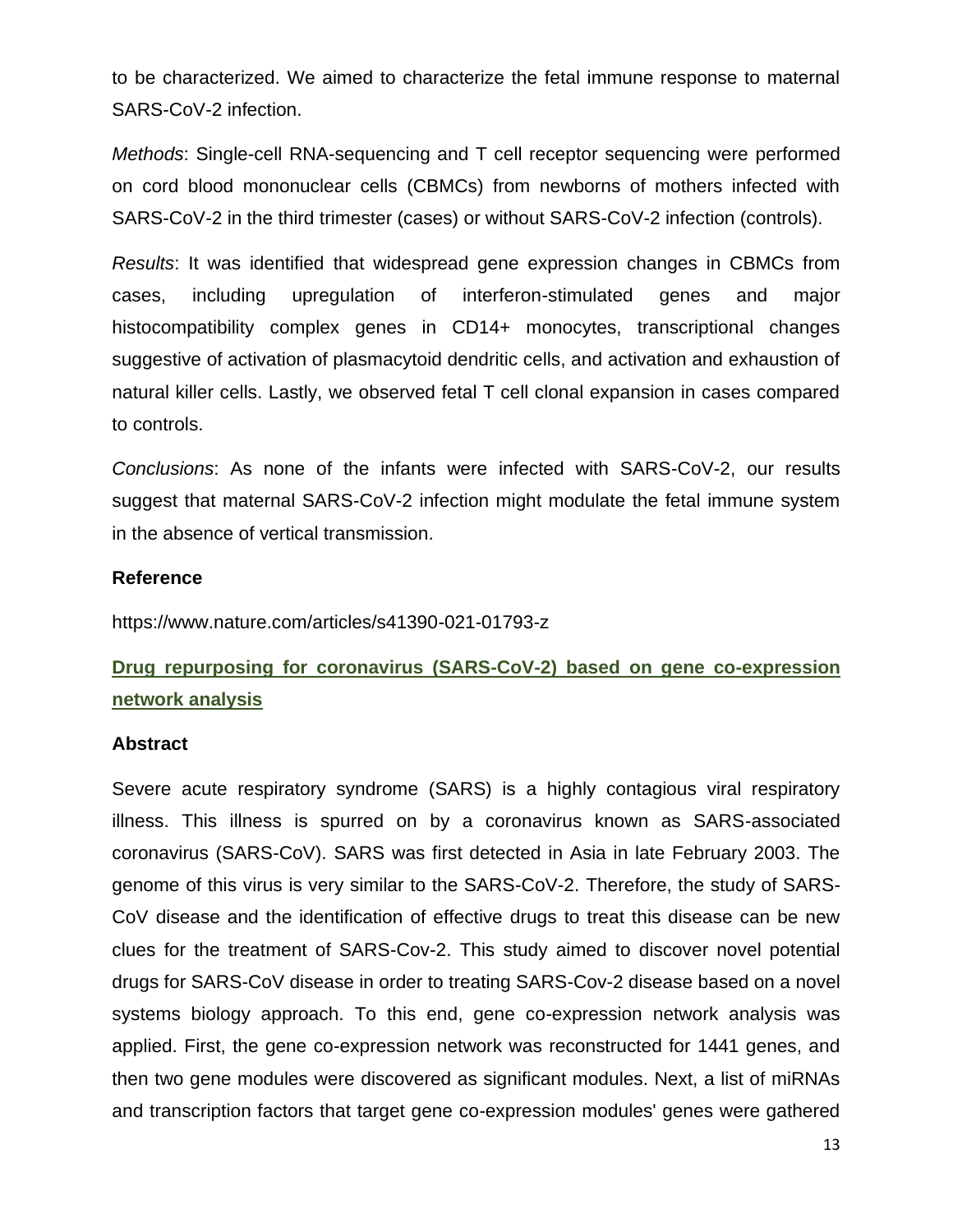from the valid databases, and two sub-networks formed of transcription factors and miRNAs were established. Afterward, the list of the drugs targeting obtained subnetworks' genes was retrieved from the DGIDb database, and two drug-gene and drug-TF interaction networks were reconstructed. Finally, after conducting different network analyses, we proposed five drugs, including FLUOROURACIL, CISPLATIN, SIROLIMUS, CYCLOPHOSPHAMIDE, and METHYLDOPA, as candidate drugs for SARS-CoV-2 coronavirus treatment. Moreover, ten miRNAs including miR-193b, miR-192, miR-215, miR-34a, miR-16, miR-16, miR-92a, miR-30a, miR-7, and miR-26b were found to be significant miRNAs in treating SARS-CoV-2 coronavirus.

#### **Reference**

#### <https://www.nature.com/articles/s41374-021-00663-w>

# **Immunogenic and efficacious SARS-CoV-2 vaccine based on resistin-trimerized spike antigen SmT1 and SLA archaeosome adjuvant**

#### **Abstract**

The huge worldwide demand for vaccines targeting SARS-CoV-2 has necessitated the continued development of novel improved formulations capable of reducing the burden of the COVID-19 pandemic. Herein, we evaluated novel protein subunit vaccine formulations containing a resistin-trimerized spike antigen, SmT1. When combined with sulfated lactosyl archaeol (SLA) archaeosome adjuvant, formulations induced robust antigen-specific humoral and cellular immune responses in mice. Antibodies had strong neutralizing activity, preventing viral spike binding and viral infection. In addition, the formulations were highly efficacious in a hamster challenge model reducing viral load and body weight loss even after a single vaccination. The antigen-specific antibodies generated by our vaccine formulations had stronger neutralizing activity than human convalescent plasma, neutralizing the spike proteins of the B.1.1.7 and B.1.351 variants of concern. As such, our SmT1 antigen along with SLA archaeosome adjuvant comprise a promising platform for the development of efficacious protein subunit vaccine formulations for SARS-CoV-2.

#### **Reference**

https://www.nature.com/articles/s41598-021-01363-7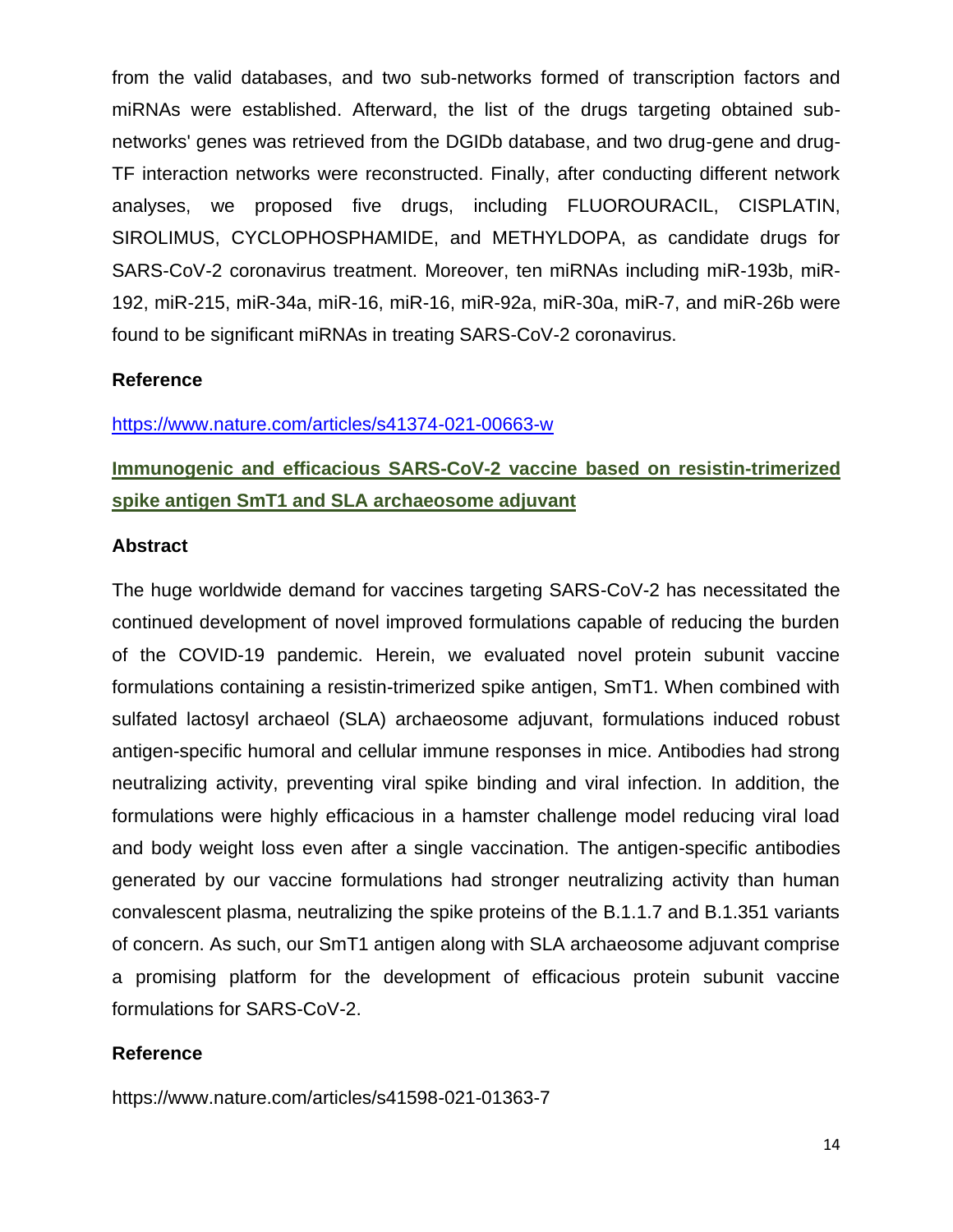# **Publication Date: Nov 07, 2021**

# **The majority of SARS-CoV-2-specific antibodies in COVID-19 patients with obesity are autoimmune and not neutralizing**

#### **Abstract**

*Background/objectives*: Obesity decreases the secretion of SARS-CoV-2-specific IgG antibodies in the blood of COVID-19 patients. How obesity impacts the quality of the antibodies secreted, however, is not understood. Therefore, the objective of this study is to evaluate the presence of neutralizing versus autoimmune antibodies in COVID-19 patients with obesity.

*Subjects/methods*: Thirty serum samples from individuals who tested positive for SARS-CoV-2 infection by RT-PCR were collected from inpatient and outpatient settings. Of these, 15 were lean (BMI < 25) and 15 were obese (BMI ≥ 30). Control serum samples were from 30 uninfected individuals, age-, gender-, and BMI-matched, recruited before the current pandemic. Neutralizing and autoimmune antibodies were measured by ELISA. IgG autoimmune antibodies were specific for malondialdehyde (MDA), a marker of oxidative stress and lipid peroxidation, and for adipocyte-derived protein antigens (AD), markers of virus-induced cell death in the obese adipose tissue.

*Results*: SARS-CoV-2 infection induces neutralizing antibodies in all lean but only in few obese COVID-19 patients. SARS-CoV-2 infection also induces anti-MDA and anti-AD autoimmune antibodies more in lean than in obese patients as compared to uninfected controls. Serum levels of these autoimmune antibodies, however, are always higher in obese versus lean COVID-19 patients. Moreover, because the autoimmune antibodies found in serum samples of COVID-19 patients have been correlated with serum levels of C-reactive protein (CRP), a general marker of inflammation, we also evaluated the association of anti-MDA and anti-AD antibodies with serum CRP and found a positive association between CRP and autoimmune antibodies.

*Conclusions*: These results highlight the importance of evaluating the quality of the antibody response in COVID-19 patients with obesity, particularly the presence of autoimmune antibodies, and identify biomarkers of self-tolerance breakdown. This is crucial to protect this vulnerable population at higher risk of responding poorly to infection with SARS-CoV-2 than lean controls.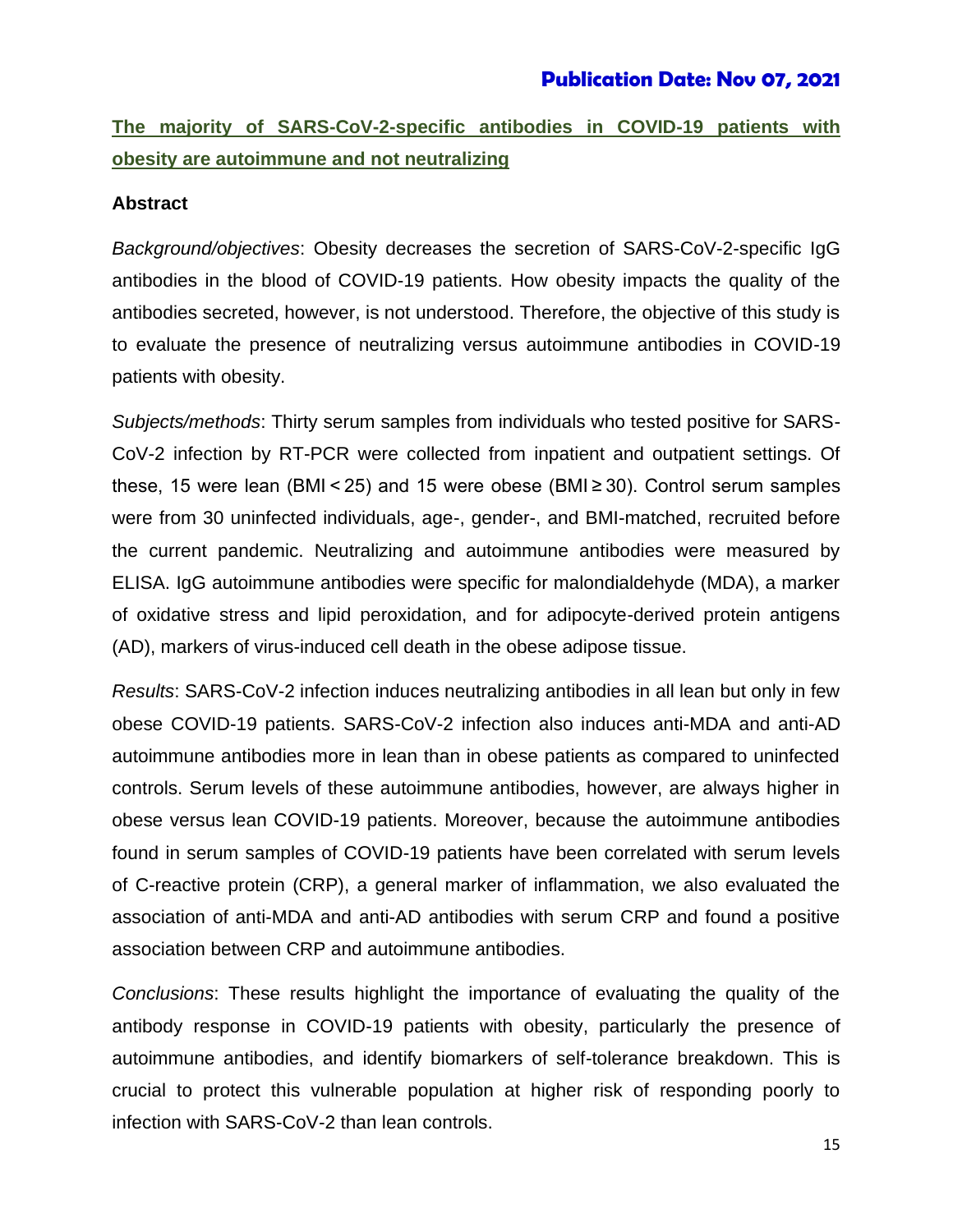# **Reference**

https://www.nature.com/articles/s41366-021-01016-9

# **Publication Date: Nov 05, 2021**

# **Characterization of non-adopters of COVID-19 non-pharmaceutical interventions through a national cross-sectional survey to assess attitudes and behaviours**

#### **Abstract**

Adoption of non-pharmaceutical interventions (NPIs) remains critical to curtail the spread of COVID-19. Using self-reported adherence to NPIs in Canada, assessed through a national cross-sectional survey of 4498 respondents, we aimed to identify and characterize non-adopters of NPIs, evaluating their attitudes and behaviours to understand barriers and facilitators of adoption. A cluster analysis was used to group adopters separately from non-adopters of NPIs. Associations with sociodemographic factors, attitudes towards COVID-19 and the public health response were assessed using logistic regression models comparing non-adopters to adopters. Of the 4498 respondents, 994 (22%) were clustered as non-adopters. Sociodemographic factors significantly associated with the non-adoption cluster were: (1) being male, (2) age 18– 34 years, (3) Albertans, (4) lower education level and (5) higher conservative political leaning. Participants who expressed low concern for COVID-19 and distrust towards several institutions had greater odds of being non-adopters. This information characterizes individuals at greatest odds for non-adoption of NPIs to inform targeted marketing interventions.

## **Reference**

https://www.nature.com/articles/s41598-021-01279-2

**Diosmectite inhibits the interaction between SARS-CoV-2 and human enterocytes by trapping viral particles, thereby preventing NF-kappaB activation and CXCL10 secretion**

## **Abstract**

SARS-CoV-2 enters the intestine by the spike protein binding to angiotensin-converting enzyme 2 (ACE2) receptors in enterocyte apical membranes, leading to diarrhea in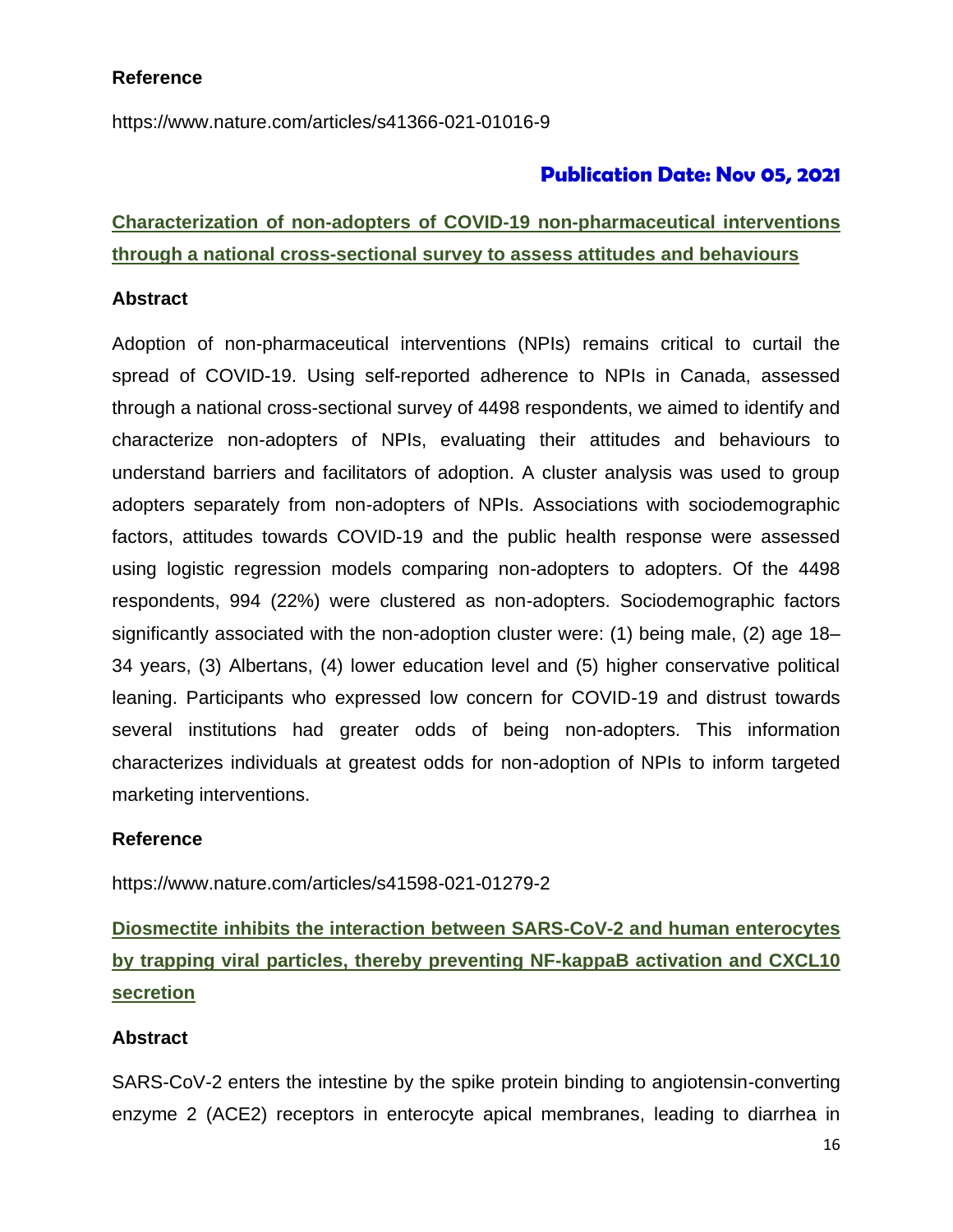some patients. Early treatment of COVID-19-associated diarrhea could relieve symptoms and limit viral spread within the gastrointestinal (GI) tract. Diosmectite, an aluminomagnesium silicate adsorbent clay with antidiarrheal effects, is recommended in some COVID-19 management protocols. In rotavirus models, diosmectite prevents pathogenic effects by binding the virus and its enterotoxin. We tested the trapping and anti-inflammatory properties of diosmectite in a SARS-CoV-2 model. Trapping effects were tested in Caco-2 cells using spike protein receptor-binding domain (RBD) and heat-inactivated SARS-CoV-2 preparations. Trapping was assessed by immunofluorescence, alone or in the presence of cells. The effect of diosmectite on nuclear factor kappa B (NF-kappaB) activation and CXCL10 secretion induced by the spike protein RBD and heat-inactivated SARS-CoV-2 were analyzed by Western blot and ELISA, respectively. Diosmectite bound the spike protein RBD and SARS-CoV-2 preparation, and inhibited interaction of the spike protein RBD with ACE2 receptors on the Caco-2 cell surface. Diosmectite exposure also inhibited NF-kappaB activation and CXCL10 secretion. These data provide direct evidence that diosmectite can bind SARS-CoV-2 components and inhibit downstream inflammation, supporting a mechanistic rationale for consideration of diosmectite as a management option for COVID-19 associated diarrhea.

#### **Reference**

https://www.nature.com/articles/s41598-021-01217-2

# **A high-throughput pipeline for design and selection of peptides targeting the SARS-Cov-2 Spike protein**

#### **Abstract**

Rapid design, screening, and characterization of biorecognition elements (BREs) is essential for the development of diagnostic tests and antiviral therapeutics needed to combat the spread of viruses such as severe acute respiratory syndrome coronavirus 2 (SARS-CoV-2). To address this need, a high-throughput pipeline was developed combining *in silico* design of a peptide library specific for SARS-CoV-2 spike (S) protein and microarray screening to identify binding sequences. The optimized microarray platform allowed the simultaneous screening of  $\sim$  2.5 k peptides and rapid identification of binding sequences resulting in selection of four peptides with nanomolar affinity to the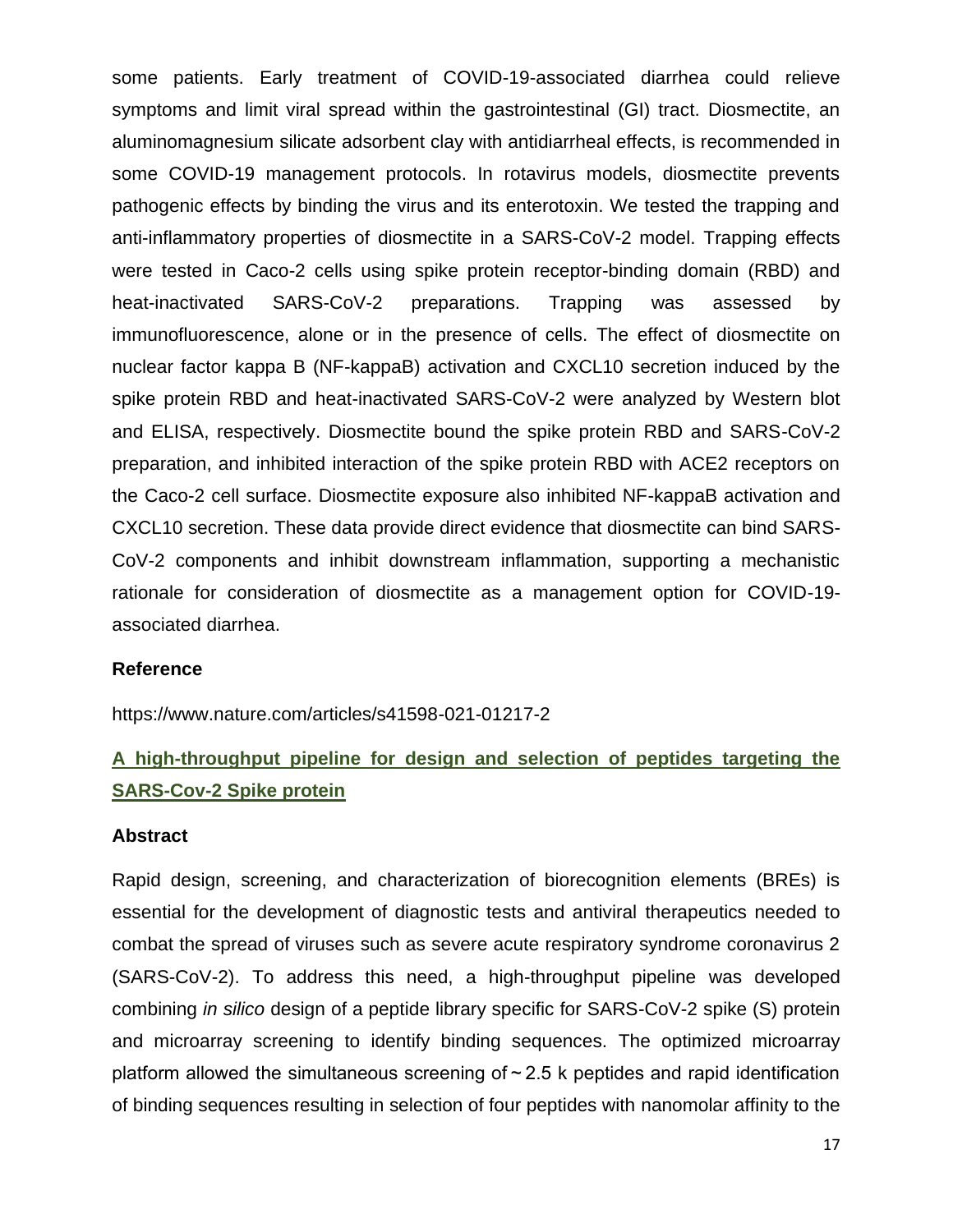SARS-CoV-2 S protein. Finally, it was demonstrated that successful integration of one of the top peptides into an electrochemical sensor with a clinically relevant limit of detection for S protein in spiked saliva. These results demonstrate the utility of this novel pipeline for the selection of peptide BREs in response to the SARS-CoV-2 pandemic, and the broader application of such a platform in response to future viral threats.

#### **Reference**

https://www.nature.com/articles/s41598-021-01225-2

#### **SARS-CoV-2 Delta variant excels at membrane fusion, but not immune evasion**

#### **Abstract**

The SARS-CoV-2 Delta variant has become the dominant strain worldwide. It is around twice as transmissible as its ancestral strain, with a shorter incubation period and higher viral load during infection. Now, Bing Chen and colleagues show that mutations in spike protein of Delta allow for faster membrane fusion than Alpha, Beta, Gamma and Kappa variants, and that Delta is more efficient at infecting cells with very low expression of the ACE2 entry receptor. However, the mutations found in the Delta variant had less impact on its sensitivity to neutralizing antibodies compared to those of the Gamma and Kappa variants. Neutralizing antibodies predominantly target the N-terminal domain (NTD) or the receptor binding domain (RBD) of the spike protein. The authors found different arrangements of the antigenic surface of the NTD in the different variants, but only local changes in the RBD, indicating that therapeutic antibodies or universal vaccines should be targeted at the latter.

## **Reference**

https://www.nature.com/articles/s41577-021-00654-4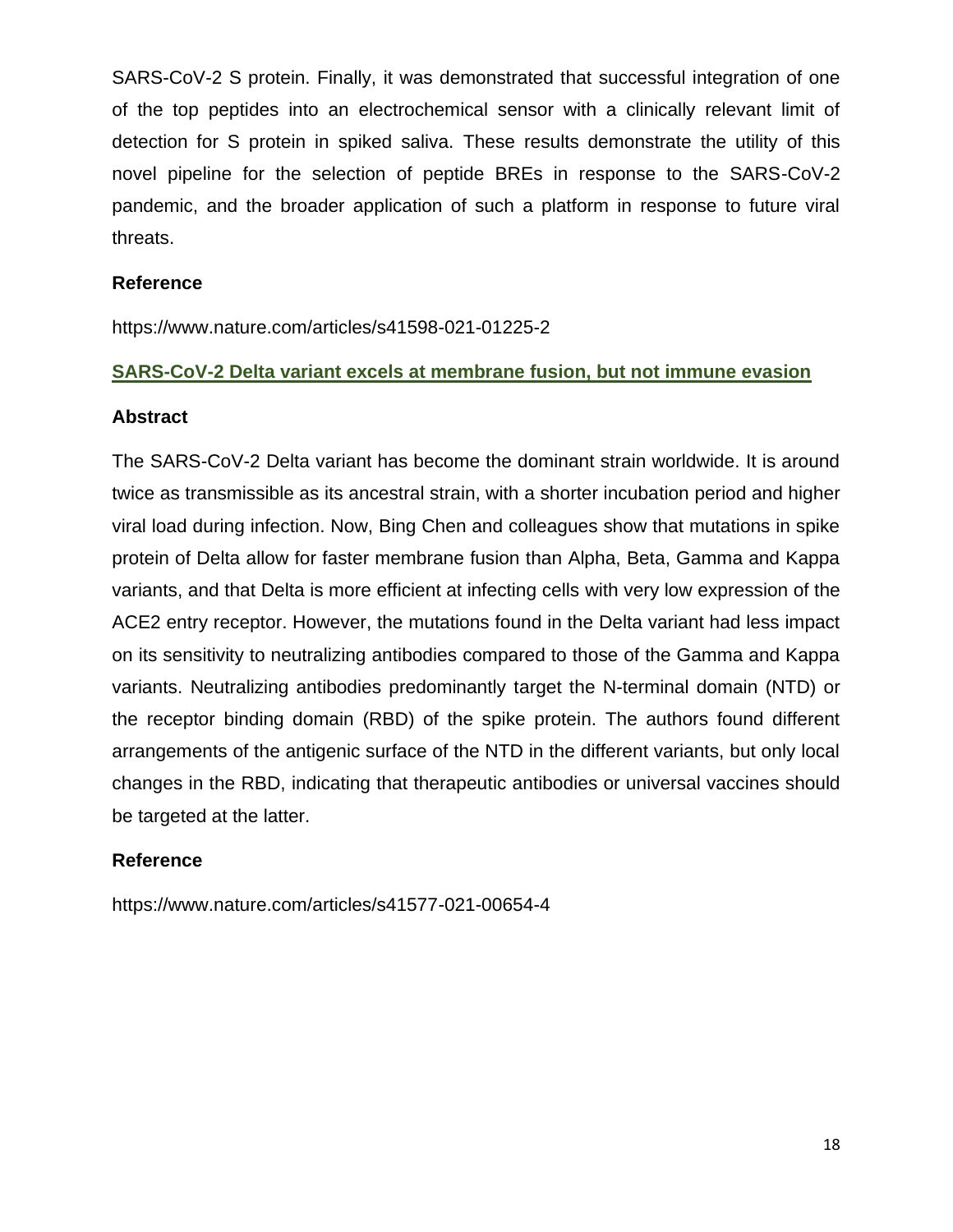# **Post-exposure Lopinavir-Ritonavir Prophylaxis versus Surveillance for Individuals Exposed to SARS-CoV-2: The COPEP Pragmatic Open-Label, Cluster Randomized Trial**

#### **Abstract**

*Background*: Since the beginning of the COVID-19 pandemic, no direct antiviral treatment is effective as post-exposure prophylaxis (PEP). Lopinavir/ritonavir (LPV/r) was repurposed as a potential PEP agent against COVID-19.

*Methods*: We conducted a pragmatic open-label, parallel, cluster-randomised superiority trial in four sites in Switzerland and Brazil between March 2020 to March 2021. Clusters were randomised to receive LPV/r PEP (400/100 mg) twice daily for 5 days or no PEP (surveillance). Exposure to SARS-CoV-2 was defined as a close contact of >15 minutes in <2 metres distance or having shared a closed space for ≥2 hours with a person with confirmed SARS-CoV-2 infection. The primary outcome is the occurrence of COVID-19 defined by a SARS-CoV-2 infection (positive oropharyngeal SARS-CoV-2 PCR and/or a seroconversion) and ≥1 compatible symptom within 21 days post-enrolment. ClinicalTrials.gov (Identifier: NCT04364022); Swiss National Clinical Trial Portal: SNCTP 000003732.

*Findings*: Of 318 participants, 157 (49.4%) were women; median age was 39 (interquartile range, 28-50) years. A total of 209 (179 clusters) participants were randomised to LPV/r PEP and 109 (95 clusters) to surveillance. Baseline characteristics were similar, with the exception of baseline SARS-CoV-2 PCR positivity, which was 3 fold more frequent in the LPV/r arm (34/209 [16.3%] vs 6/109 [5.5%], respectively). During 21-day follow-up, 48/318 (15.1%) participants developed COVID-19: 35/209 (16.7%) in the LPV/r group and 13/109 (11.9%) in the surveillance group (unadjusted hazard ratio 1.44; 95% CI, 0.76-2.73). In the primary endpoint analysis, which was adjuted for baseline imbalance, the hazard ratio for developing COVID-19 in the LPV/r group vs surveillance was 0.60 (95% CI, 0.29-1.26; p =0.18).

*Interpretation*: The role of LPV/r as PEP for COVID-19 remains unanswered. Although LPV/r over 5 days did not significantly reduce the incidence of COVID-19 in exposed individuals, we observed a change in the directionality of the effect in favour of LPV/r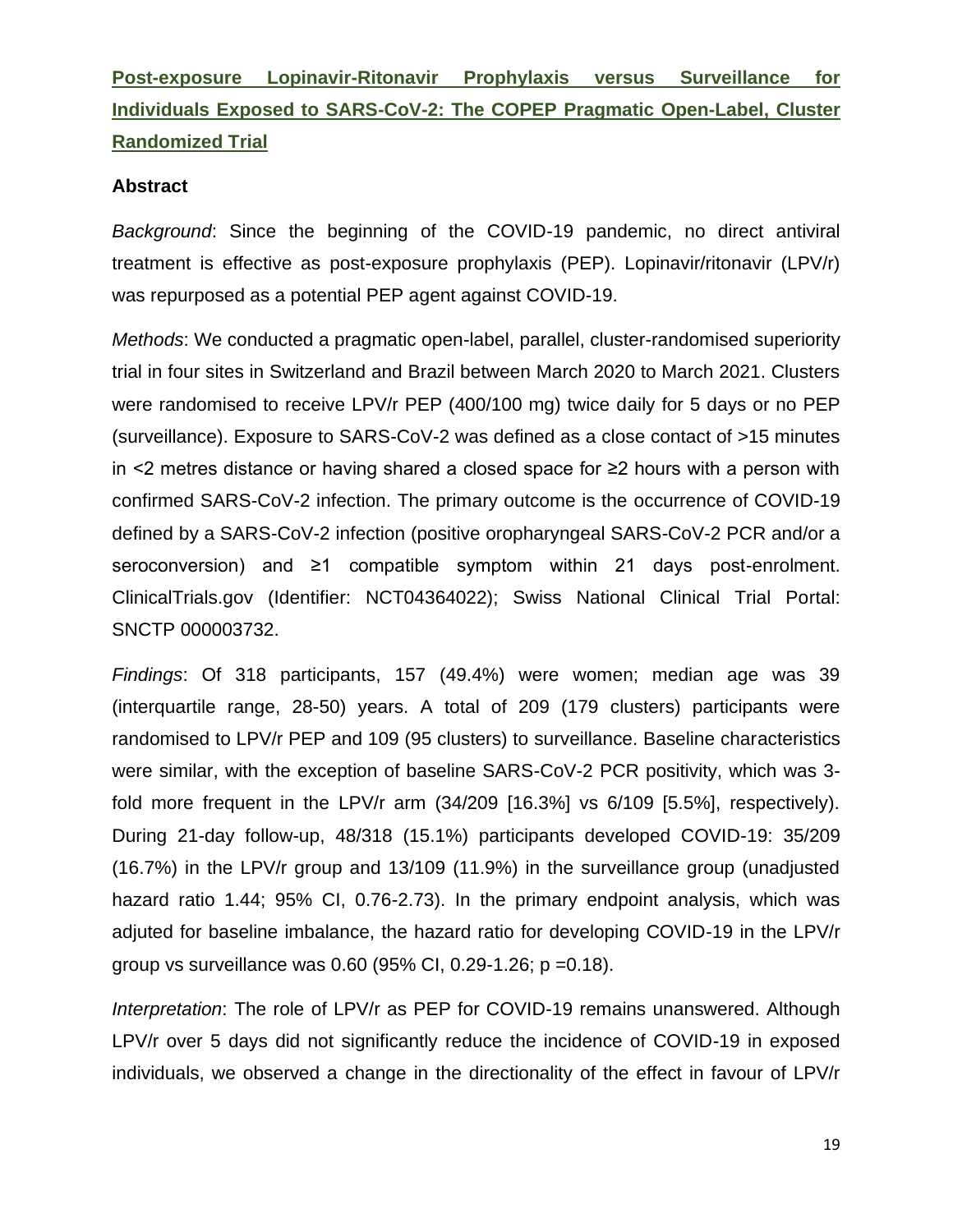after adjusting for baseline imbalance. LPV/r for this indication merits further testing against SARS-CoV-2 in clinical trials.

# **Reference**

https://www.thelancet.com/journals/eclinm/article/PIIS2589-5370(21)00469-7/fulltext

# **Publication Date: Nov 04, 2021**

# **Potential global impacts of alternative dosing regimen and rollout options for the ChAdOx1 nCoV-19 vaccine**

## **Abstract**

The high efficacy, low cost, and long shelf-life of the ChAdOx1 nCoV-19 vaccine positions it well for use in in diverse socioeconomic settings. Using data from clinical trials, an individual-based model was constructed to predict its 6-month population-level impact. Probabilistic sensitivity analyses evaluated the importance of epidemiological, demographic and logistical factors on vaccine effectiveness. Rollout at various levels of availability and delivery speed, conditional on vaccine efficacy profiles (efficacy of each dose and interval between doses) were explored in representative countries. We highlight how expedient vaccine delivery to high-risk groups is critical in mitigating COVID-19 disease and mortality. In scenarios where the availability of vaccine is insufficient for high-risk groups to receive two doses, administration of a single dose of is optimal, even when vaccine efficacy after one dose is just 75% of the two doses. These findings can help inform allocation strategies particularly in areas constrained by availability.

## **Reference**

https://www.nature.com/articles/s41467-021-26449-8

# **Strong immunogenicity of heterologous prime-boost immunizations with the experimental vaccine GRAd-COV2 and BNT162b2 or ChAdOx1-nCOV19**

## **Abstract**

Here, the humoral and cellular immune response was reported in eight volunteers who autonomously chose to adhere to the Italian national COVID-19 vaccination campaign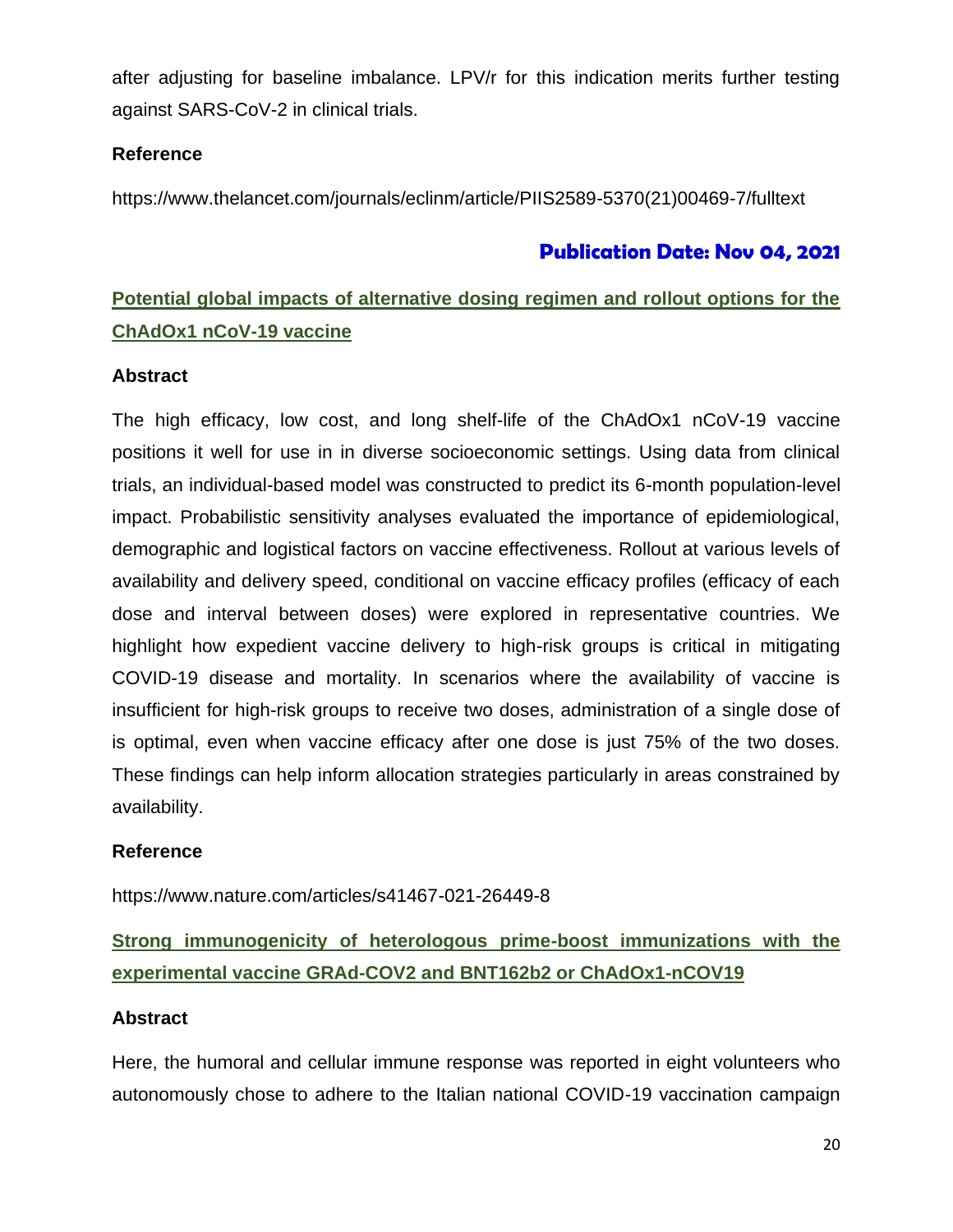more than 3 months after receiving a single-administration GRAd-COV2 vaccine candidate in the context of the phase-1 clinical trial. We observed a clear boost of both binding/neutralizing antibodies as well as T-cell responses upon receipt of the heterologous BNT162b2 or ChAdOx1-nCOV19 vaccines. These results, despite the limitation of the small sample size, support the concept that a single dose of an adenoviral vaccine may represent an ideal tool to effectively prime a balanced immune response, which can be boosted to high levels by a single dose of a different vaccine platform.

## **Reference**

https://www.nature.com/articles/s41467-021-26449-8

**Comparison of viral RNA–host protein interactomes across pathogenic RNA viruses informs rapid antiviral drug discovery for SARS-CoV-2**

#### **Abstract**

In contrast to the extensive research about viral protein–host protein interactions that has revealed major insights about how RNA viruses engage with host cells during infection, few studies have examined interactions between host factors and viral RNAs (vRNAs). Here, we profiled vRNA–host protein interactomes for three RNA virus pathogens (SARS-CoV-2, Zika, and Ebola viruses) using ChIRP-MS. Comparative interactome analyses discovered both common and virus-specific host responses and vRNA-associated proteins that variously promote or restrict viral infection. In particular, SARS-CoV-2 binds and hijacks the host factor IGF2BP1 to stabilize vRNA and augment viral translation. Our interactome-informed drug repurposing efforts identified several FDA-approved drugs (e.g., Cepharanthine) as broad-spectrum antivirals in cells and hACE2 transgenic mice. A co-treatment comprising Cepharanthine and Trifluoperazine was highly potent against the newly emerged SARS-CoV-2 B.1.351 variant. Thus, our study illustrates the scientific and medical discovery utility of adopting a comparative vRNA–host protein interactome perspective.

#### **Reference**

https://www.nature.com/articles/s41422-021-00581-y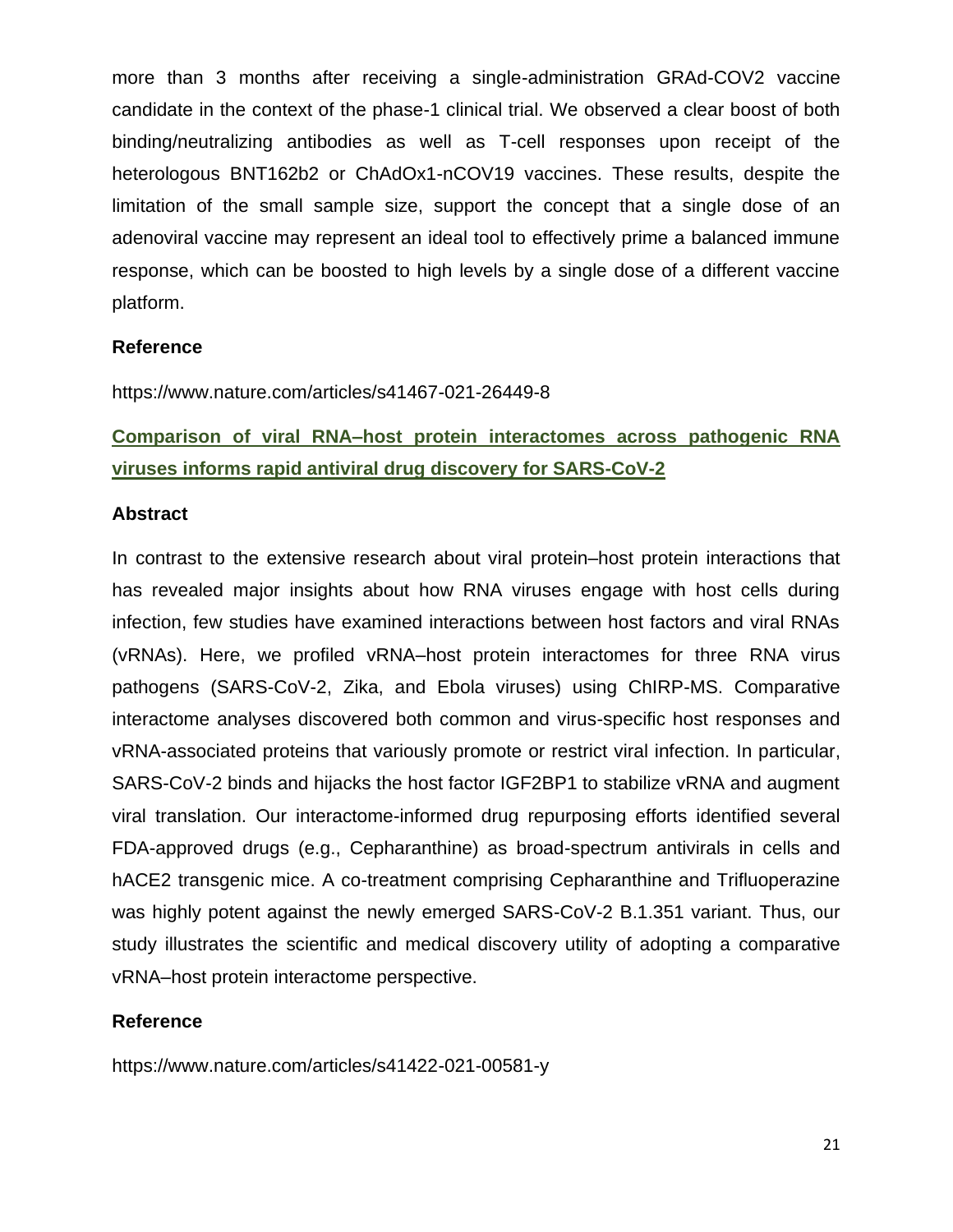**High sensitivity-low cost detection of SARS-CoV-2 by two steps end point RT-PCR with agarose gel electrophoresis visualization**

### **Abstract**

More than one year since Coronavirus disease 2019 (COVID-19) pandemic outbreak, the gold standard technique for severe acute respiratory syndrome coronavirus 2 (SARS-CoV-2) detection is still the RT-qPCR. This is a limitation to increase testing capacities, particularly at developing countries, as expensive reagents and equipment are required. We developed a two steps end point RT-PCR reaction with SARS-CoV-2 Nucleocapsid (N) gene and Ribonuclease P (RNase P) specific primers where viral amplicons were verified by agarose gel electrophoresis. We carried out a clinical performance and analytical sensitivity evaluation for this two-steps end point RT-PCR method with 242 nasopharyngeal samples using the CDC RT-qPCR protocol as a gold standard technique. With a specificity of 95.8%, a sensitivity of 95.1%, and a limit of detection of 20 viral RNA copies/uL, this two steps end point RT-PCR assay is an affordable and reliable method for SARS-CoV-2 detection. This protocol would allow to extend COVID-19 diagnosis to basic molecular biology laboratories with a potential positive impact in surveillance programs at developing countries.

#### **Reference**

https://www.nature.com/articles/s41467-021-26449-8

# **Distinct SARS-CoV-2 antibody reactivity patterns elicited by natural infection and mRNA vaccination**

#### **Abstract**

We analyzed data from two ongoing COVID-19 longitudinal serological surveys in Orange County, CA., between April 2020 and March 2021. A total of 8476 finger stick blood specimens were collected before and after a vaccination campaign. IgG levels were determined using a multiplex antigen microarray containing antigens from SARS-CoV-2, SARS, MERS, Common CoV, and Influenza. Twenty-six percent of specimens from unvaccinated Orange County residents in December 2020 were SARS-CoV-2 seropositive; out of 852 seropositive individuals 77 had symptoms and 9 sought medical care. The antibody response was predominantly against nucleocapsid (NP), full length,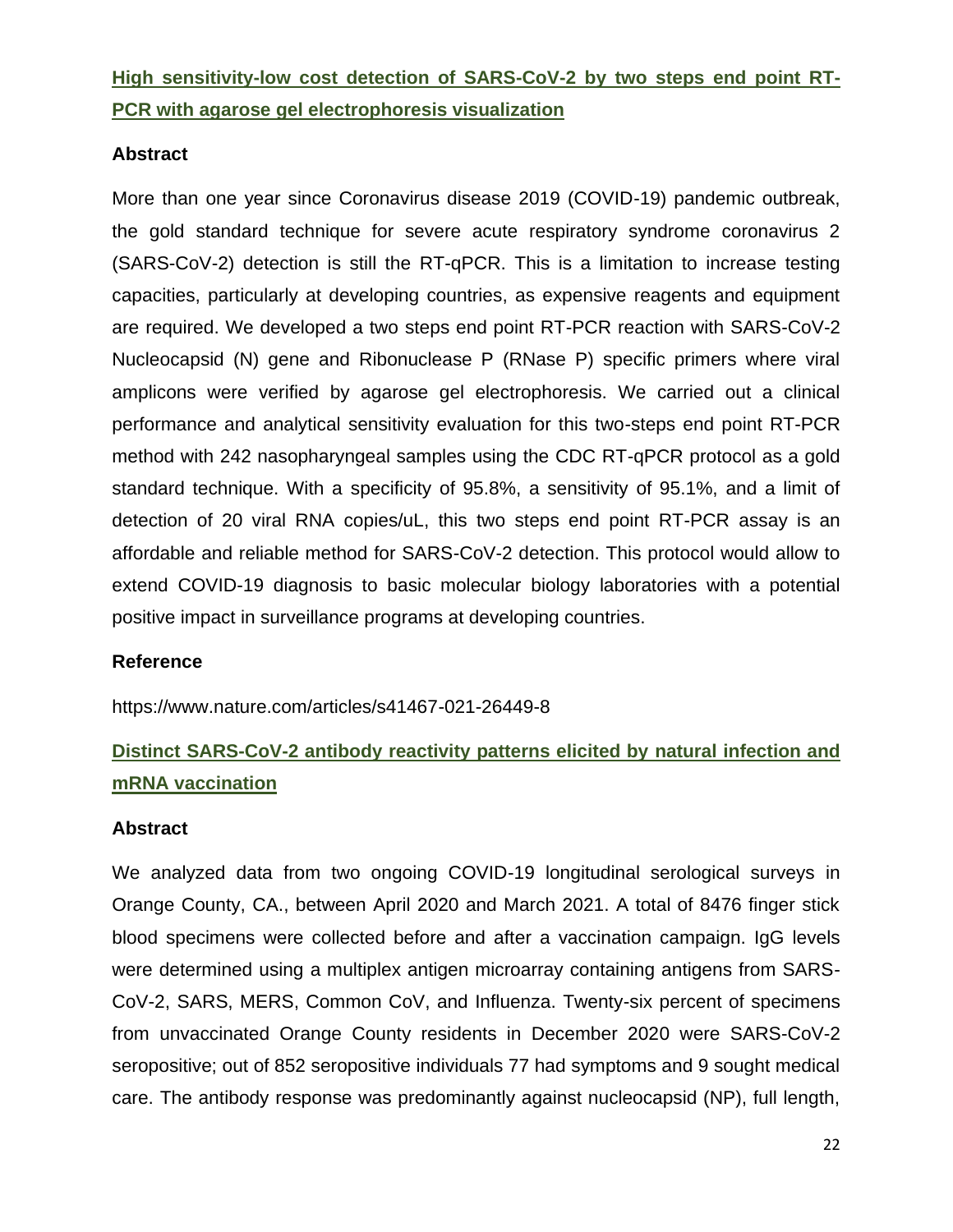and S2 domain of spike. Anti-receptor binding domain (RBD) reactivity was low and not cross-reactive against SARS S1 or SARS RBD. A vaccination campaign at the University of California Irvine Medical Center (UCIMC) started on December, 2020 and 6724 healthcare workers were vaccinated within 3 weeks. Seroprevalence increased from 13% pre-vaccination to 79% post-vaccination in January, 93% in February, and 99% in March. mRNA vaccination induced higher antibody levels than natural exposure, especially against the RBD domain and cross-reactivity against SARS RBD and S1 was observed. Nucleocapsid protein antibodies can be used to distinguish vaccinees to classify pre-exposure to SARS-CoV-2 Previously infected individuals developed higher antibody titers to the vaccine than non pre-exposed individuals. Hospitalized patients in intensive care with severe disease reach significantly higher antibody levels than mild cases, but lower antibody levels compared to the vaccine. These results indicate that mRNA vaccination rapidly induces a much stronger and broader antibody response than SARS-CoV-2 infection.

#### **Reference**

<https://www.nature.com/articles/s41541-021-00396-3>

# **Within-host evolution of SARS-CoV-2 in an immunosuppressed COVID-19 patient as a source of immune escape variants**

#### **Abstract**

The origin of SARS-CoV-2 variants of concern remains unclear. Here, it was tested whether intra-host virus evolution during persistent infections could be a contributing factor by characterizing the long-term SARS-CoV-2 infection dynamics in an immunosuppressed kidney transplant recipient. Applying RT-qPCR and next-generation sequencing (NGS) of sequential respiratory specimens, we identify several mutations in the viral genome late in infection. We demonstrate that a late viral isolate exhibiting genome mutations similar to those found in variants of concern first identified in UK, South Africa, and Brazil, can escape neutralization by COVID-19 antisera. Moreover, infection of susceptible mice with this patient's escape variant elicits protective immunity against re-infection with either the parental virus and the escape variant, as well as high neutralization titers against the alpha and beta SARS-CoV-2 variants, B.1.1.7 and B.1.351, demonstrating a considerable immune control against such variants of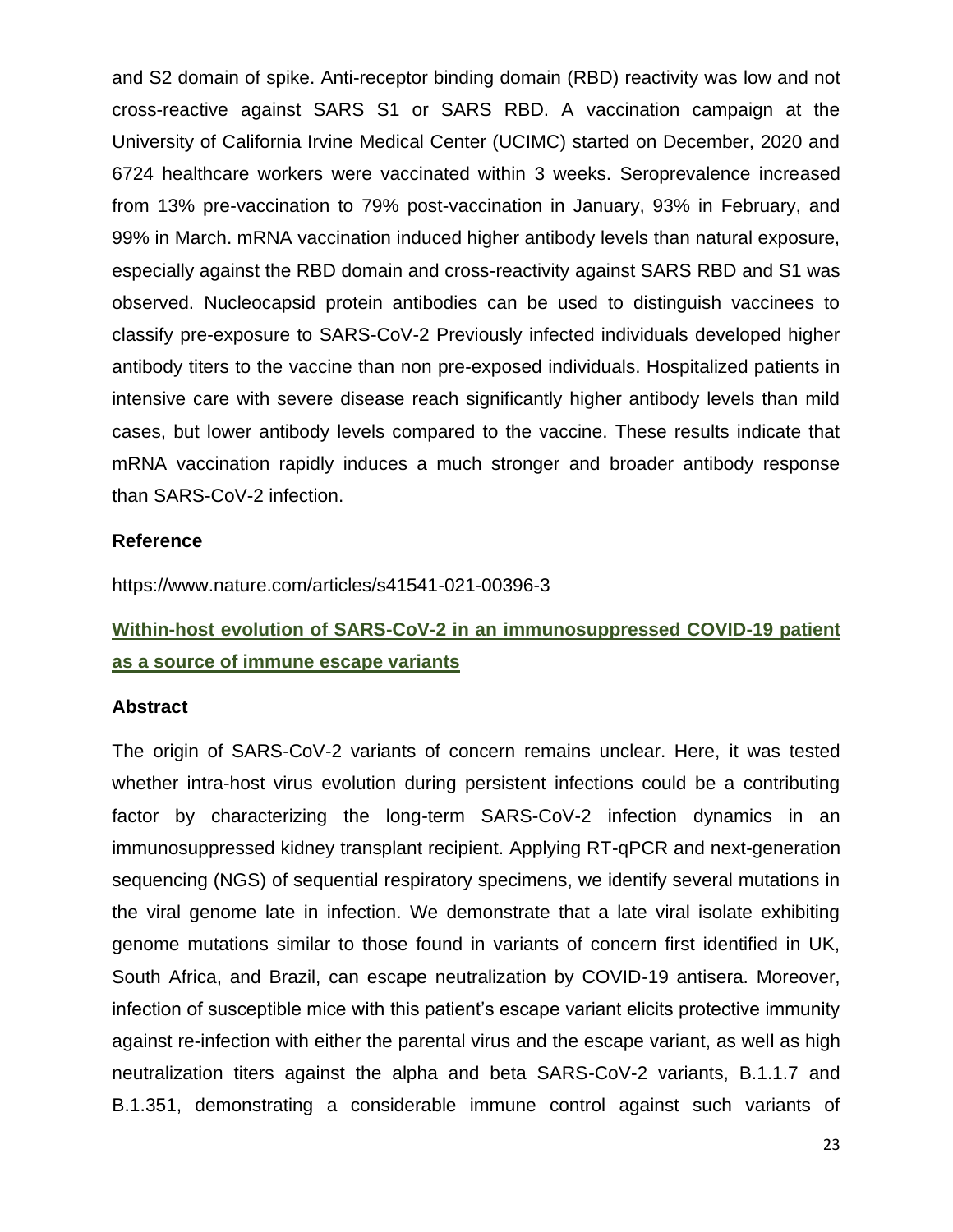concern. Upon lowering immunosuppressive treatment, the patient generated spikespecific neutralizing antibodies and resolved the infection. Our results suggest that immunocompromised patients could be a source for the emergence of potentially harmful SARS-CoV-2 variants.

#### **Reference**

https://www.nature.com/articles/s41467-021-26602-3

# **Estimating the impact of virus testing strategies on the COVID-19 case fatality rate using fixed-effects models**

#### **Abstract**

Data was analyzed from two ongoing COVID-19 longitudinal serological surveys in Orange County, CA., between April 2020 and March 2021. A total of 8476 finger stick blood specimens were collected before and after a vaccination campaign. IgG levels were determined using a multiplex antigen microarray containing antigens from SARS-CoV-2, SARS, MERS, Common CoV, and Influenza. Twenty-six percent of specimens from unvaccinated Orange County residents in December 2020 were SARS-CoV-2 seropositive; out of 852 seropositive individuals 77 had symptoms and 9 sought medical care. The antibody response was predominantly against nucleocapsid (NP), full length, and S2 domain of spike. Anti-receptor binding domain (RBD) reactivity was low and not cross-reactive against SARS S1 or SARS RBD. A vaccination campaign at the University of California Irvine Medical Center (UCIMC) started on December, 2020 and 6724 healthcare workers were vaccinated within 3 weeks. Seroprevalence increased from 13% pre-vaccination to 79% post-vaccination in January, 93% in February, and 99% in March. mRNA vaccination induced higher antibody levels than natural exposure, especially against the RBD domain and cross-reactivity against SARS RBD and S1 was observed. Nucleocapsid protein antibodies can be used to distinguish vaccinees to classify pre-exposure to SARS-CoV-2 Previously infected individuals developed higher antibody titers to the vaccine than non pre-exposed individuals. Hospitalized patients in intensive care with severe disease reach significantly higher antibody levels than mild cases, but lower antibody levels compared to the vaccine. These results indicate that mRNA vaccination rapidly induces a much stronger and broader antibody response than SARS-CoV-2 infection.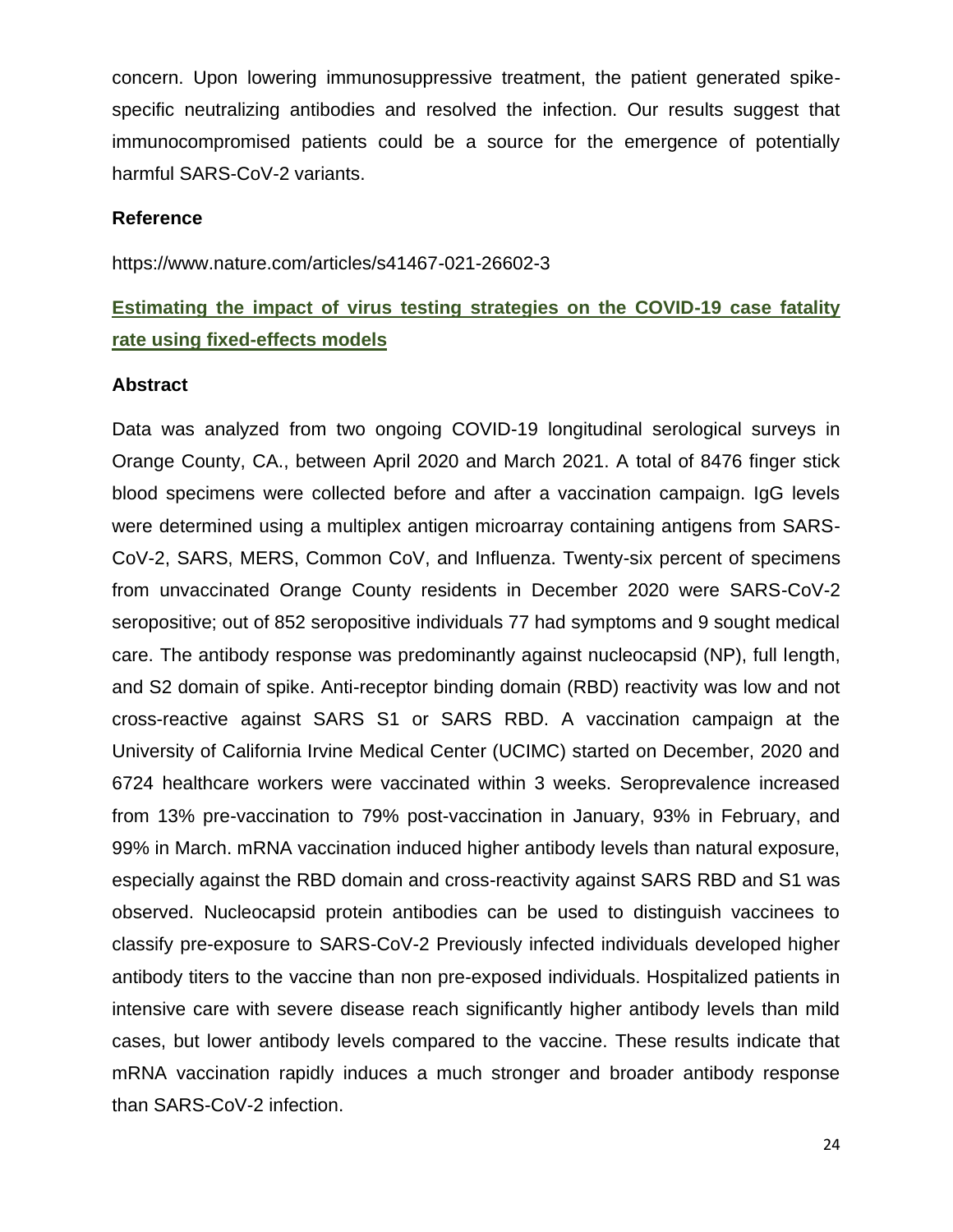# **Reference**

https://www.nature.com/articles/s41598-021-01034-7

# **Potential global impacts of alternative dosing regimen and rollout options for the ChAdOx1 nCoV-19 vaccine**

### **Abstract**

The high efficacy, low cost, and long shelf-life of the ChAdOx1 nCoV-19 vaccine positions it well for use in in diverse socioeconomic settings. Using data from clinical trials, an individual-based model was constructed to predict its 6-month population-level impact. Probabilistic sensitivity analyses evaluated the importance of epidemiological, demographic and logistical factors on vaccine effectiveness. Rollout at various levels of availability and delivery speed, conditional on vaccine efficacy profiles (efficacy of each dose and interval between doses) were explored in representative countries. It was highlighted how expedient vaccine delivery to high-risk groups is critical in mitigating COVID-19 disease and mortality. In scenarios where the availability of vaccine is insufficient for high-risk groups to receive two doses, administration of a single dose of is optimal, even when vaccine efficacy after one dose is just 75% of the two doses. These findings can help inform allocation strategies particularly in areas constrained by availability.

## **Reference**

https://www.nature.com/articles/s41467-021-26449-8

# **High sensitivity-low cost detection of SARS-CoV-2 by two steps end point RT-PCR with agarose gel electrophoresis visualization**

#### **Abstract**

More than one year since Coronavirus disease 2019 (COVID-19) pandemic outbreak, the gold standard technique for severe acute respiratory syndrome coronavirus 2 (SARS-CoV-2) detection is still the RT-qPCR. This is a limitation to increase testing capacities, particularly at developing countries, as expensive reagents and equipment are required. A two steps end point RT-PCR reaction with SARS-CoV-2 Nucleocapsid (N) gene and Ribonuclease P (RNase P) specific primers was developed where viral amplicons were verified by agarose gel electrophoresis. We carried out a clinical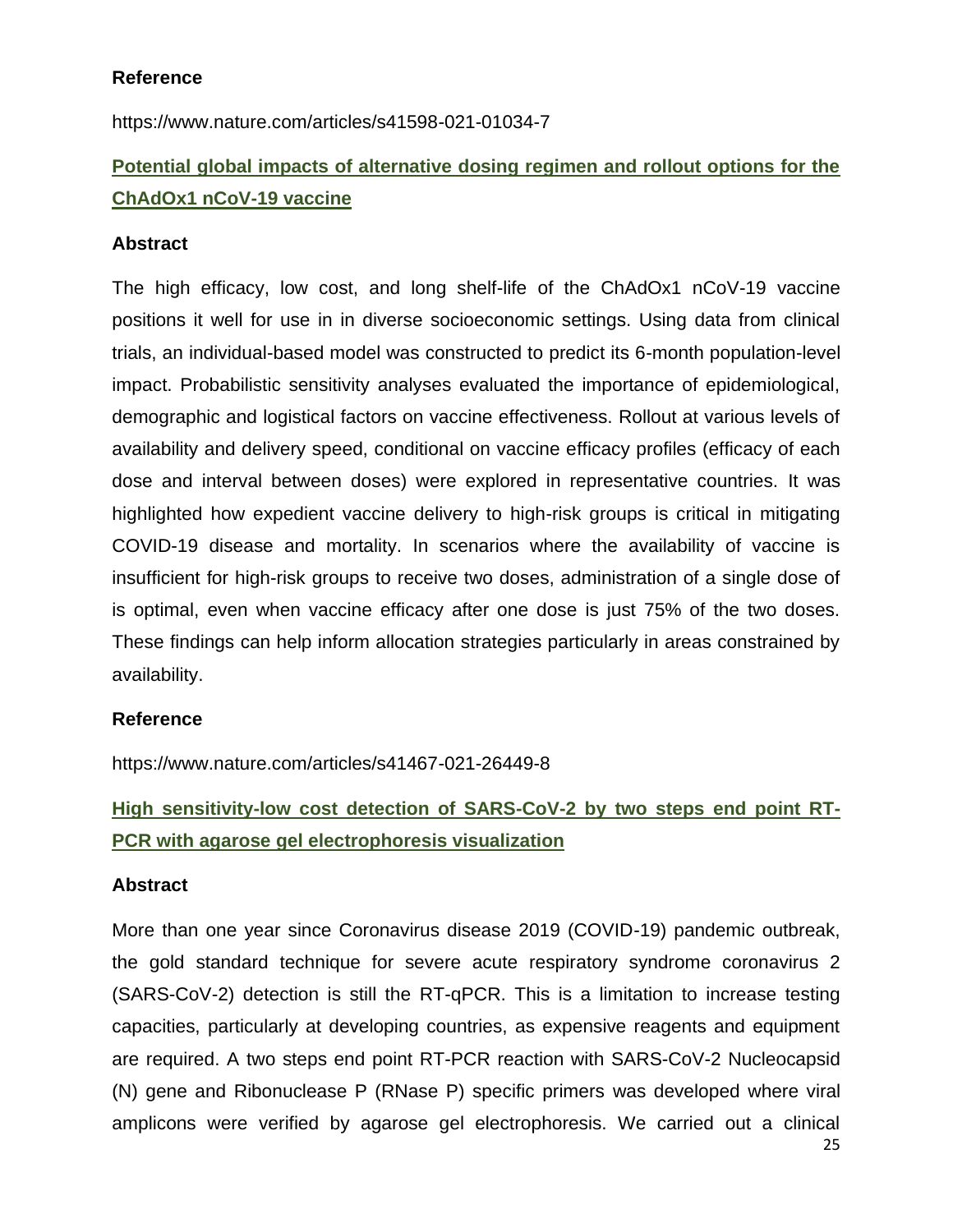performance and analytical sensitivity evaluation for this two-steps end point RT-PCR method with 242 nasopharyngeal samples using the CDC RT-qPCR protocol as a gold standard technique. With a specificity of 95.8%, a sensitivity of 95.1%, and a limit of detection of 20 viral RNA copies/uL, this two steps end point RT-PCR assay is an affordable and reliable method for SARS-CoV-2 detection. This protocol would allow to extend COVID-19 diagnosis to basic molecular biology laboratories with a potential positive impact in surveillance programs at developing countries.

### **Reference**

https://www.nature.com/articles/s41598-021-00900-8

# **Comparison of viral RNA–host protein interactomes across pathogenic RNA viruses informs rapid antiviral drug discovery for SARS-CoV-2**

#### **Abstract**

In contrast to the extensive research about viral protein–host protein interactions that has revealed major insights about how RNA viruses engage with host cells during infection, few studies have examined interactions between host factors and viral RNAs (vRNAs). Here, we profiled vRNA–host protein interactomes for three RNA virus pathogens (SARS-CoV-2, Zika, and Ebola viruses) using ChIRP-MS. Comparative interactome analyses discovered both common and virus-specific host responses and vRNA-associated proteins that variously promote or restrict viral infection. In particular, SARS-CoV-2 binds and hijacks the host factor IGF2BP1 to stabilize vRNA and augment viral translation. Our interactome-informed drug repurposing efforts identified several FDA-approved drugs (e.g., Cepharanthine) as broad-spectrum antivirals in cells and hACE2 transgenic mice. A co-treatment comprising Cepharanthine and Trifluoperazine was highly potent against the newly emerged SARS-CoV-2 B.1.351 variant. Thus, our study illustrates the scientific and medical discovery utility of adopting a comparative vRNA–host protein interactome perspective.

## **Reference**

https://www.nature.com/articles/s41422-021-00581-y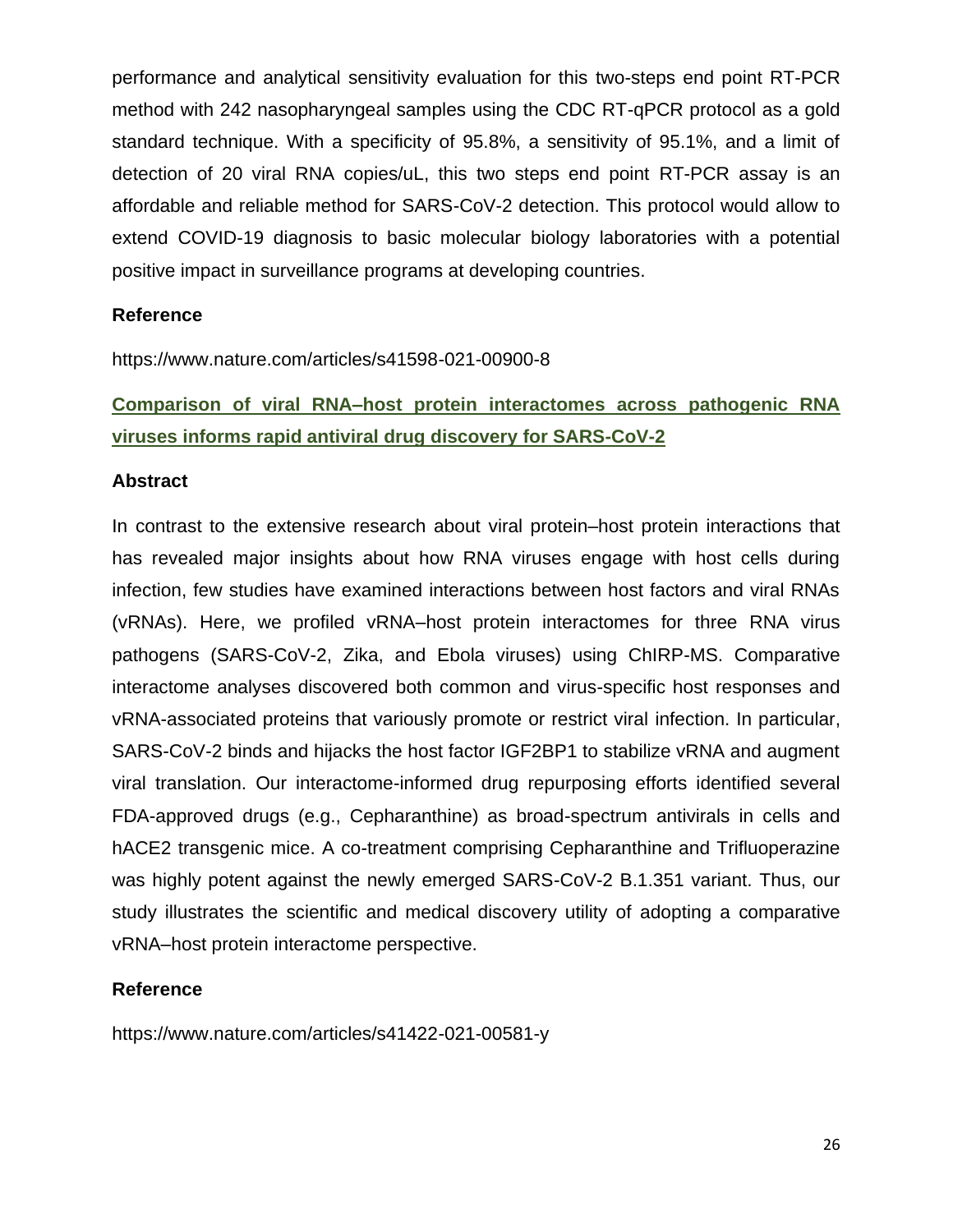## **Correlation of SARS-CoV-2-breakthrough infections to time-from-vaccine**

# **Abstract**

The short-term effectiveness of a two-dose regimen of the BioNTech/Pfizer mRNA BNT162b2 severe acute respiratory syndrome coronavirus 2 (SARS-CoV-2) vaccine was widely demonstrated. However, long term effectiveness is still unknown. Leveraging the centralized computerized database of Maccabi Healthcare Services (MHS), we assessed the correlation between time-from-vaccine and incidence of breakthrough infection between June 1 and July 27, the date of analysis. After controlling for potential confounders as age and comorbidities, we found a significant 1.51 fold (95% CI, 1.38–1.66) increased risk for infection for early vaccinees compared to those vaccinated later that was similar across all ages groups. The increased risk reached 2.26- fold (95% CI, 1.80–3.01) when comparing those who were vaccinated in January to those vaccinated in April. This preliminary finding of vaccine waning as a factor of time from vaccince should prompt further investigations into long-term protection against different strains.

# **Reference**

https://www.nature.com/articles/s41467-021-26672-3